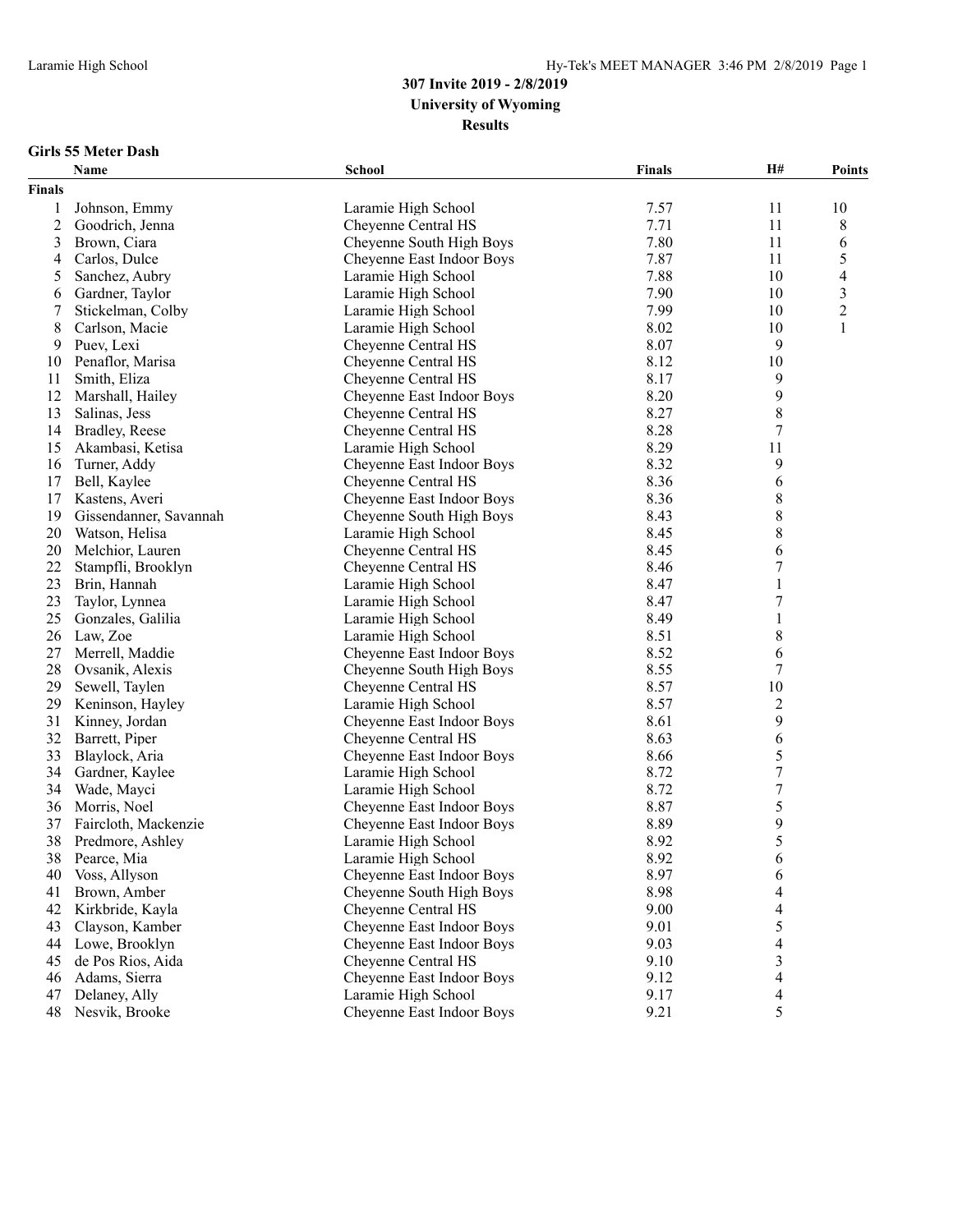| Finals |  |  | (Girls 55 Meter Dash) |  |
|--------|--|--|-----------------------|--|
|--------|--|--|-----------------------|--|

|                | Name                        | School                    | <b>Finals</b> | H#               | <b>Points</b>  |
|----------------|-----------------------------|---------------------------|---------------|------------------|----------------|
| 49             | Eco, Ella                   | Laramie High School       | 9.25          | 3                |                |
| 50             | Tapia, Atiana               | Cheyenne East Indoor Boys | 9.31          | 4                |                |
| 51             | Martino, Ella               | Cheyenne Central HS       | 9.36          | 3                |                |
| 52             | Phillips, Adre'Anna         | Cheyenne East Indoor Boys | 9.40          | 3                |                |
| 53             | Solinas, Emma               | Laramie High School       | 9.41          | $\boldsymbol{2}$ |                |
| 54             | Ramos, Lindesy              | Cheyenne East Indoor Boys | 9.46          | 5                |                |
| 55             | Hensley, Chloe              | Cheyenne Central HS       | 9.51          | 1                |                |
| 56             | Syu, Syuan-Ya               | Cheyenne Central HS       | 9.70          | $\mathfrak{Z}$   |                |
| 57             | Tapia, Aaliyah              | Cheyenne East Indoor Boys | 9.89          | $\mathfrak{Z}$   |                |
| 58             | Furia-Vondrak, Sarah        | Cheyenne South High Boys  | 10.10         | $\overline{c}$   |                |
|                | Iacovetto, Natalie          | Laramie High School       | NT            | $\boldsymbol{2}$ |                |
|                | Quinn, Anna                 | Laramie High School       | NT            | $\boldsymbol{2}$ |                |
|                | McDonnell, Schuylar         | Cheyenne East Indoor Boys | NT            | $\,8\,$          |                |
| ---            | Brinegar, Emily             | Laramie High School       | NT            | $\overline{c}$   |                |
| $\sim$ $\sim$  | Groth, Kaycia               | Cheyenne South High Boys  | <b>NT</b>     | 11               |                |
|                |                             |                           |               |                  |                |
|                | <b>Girls 200 Meter Dash</b> |                           |               |                  |                |
|                | Name                        | School                    | <b>Finals</b> | H#               | <b>Points</b>  |
| Finals         |                             |                           |               |                  |                |
| 1              | Johnson, Emmy               | Laramie High School       | 27.38         | 14               | 10             |
| $\overline{c}$ | Groth, Caydince             | Cheyenne South High Boys  | 27.86         | 14               | 8              |
| 3              | Watson, Helisa              | Laramie High School       | 28.75         | 8                | 6              |
| 4              | Bingham, Kyleigh            | Laramie High School       | 28.78         | 13               | 5              |
| 5              | Stickelman, Colby           | Laramie High School       | 28.95         | 12               | 4              |
| 6              | Salinas, Jess               | Cheyenne Central HS       | 29.57         | 12               | $\mathfrak{Z}$ |
| 7              | Verosky, Emily              | Cheyenne Central HS       | 29.59         | 9                | $\overline{c}$ |
| 8              | Puev, Lexi                  | Cheyenne Central HS       | 29.74         | 10               | $\mathbf{1}$   |
| 9              | Henning, Kassidy            | Cheyenne South High Boys  | 29.82         | 11               |                |
| 10             | Groth, Kaycia               | Cheyenne South High Boys  | 29.86         | 11               |                |
| 11             | Miller, Janessa             | Cheyenne Central HS       | 29.90         | 12               |                |
| 12             | Sloan, Kendra               | Cheyenne Central HS       | 29.96         | 10               |                |
| 13             | McCarty, Natalie            | Cheyenne Central HS       | 30.26         | 10               |                |
| 14             | Carlson, Macie              | Laramie High School       | 30.27         | 11               |                |
| 15             | Bingham, Ashlyn             | Laramie High School       | 30.34         | 8                |                |
| 16             | Gissendanner, Savannah      | Cheyenne South High Boys  | 30.50         | 9                |                |
| 17             | Turner, Addy                | Cheyenne East Indoor Boys | 30.66         | 13               |                |
| 18             | Stampfli, Brooklyn          | Cheyenne Central HS       | 30.84         | $\,$ 8 $\,$      |                |
| 19             | Smith, Sadie                | Laramie High School       | 30.87         | $\boldsymbol{7}$ |                |
| 20             | Bell, Kaylee                | Cheyenne Central HS       | 31.13         | 5                |                |
| 21             | Grimm, Kami                 | Cheyenne Central HS       | 31.48         | 6                |                |
| 22             | Green, Kiya                 | Cheyenne South High Boys  | 31.50         | 9                |                |
| 23             | Law, Zoe                    | Laramie High School       | 31.94         | 12               |                |
| 24             | Ovsanik, Alexis             | Cheyenne South High Boys  | 32.10         | 6                |                |
| 25             | Kinney, Jordan              | Cheyenne East Indoor Boys | 32.12         | 7                |                |
| 26             | Rossman, Maggie             | Cheyenne Central HS       | 32.16         | 6                |                |
| 27             | Morris, Noel                | Cheyenne East Indoor Boys | 32.20         | 8                |                |
| 28             | Hansen, Mikena              | Cheyenne Central HS       | 33.09         | 9                |                |
| 29             | Voss, Allyson               | Cheyenne East Indoor Boys | 33.22         | 7                |                |
| 30             | Blaylock, Aria              | Cheyenne East Indoor Boys | 33.69         | 3                |                |
| 31             | Brown, Amber                | Cheyenne South High Boys  | 33.82         | 5                |                |
|                |                             |                           |               |                  |                |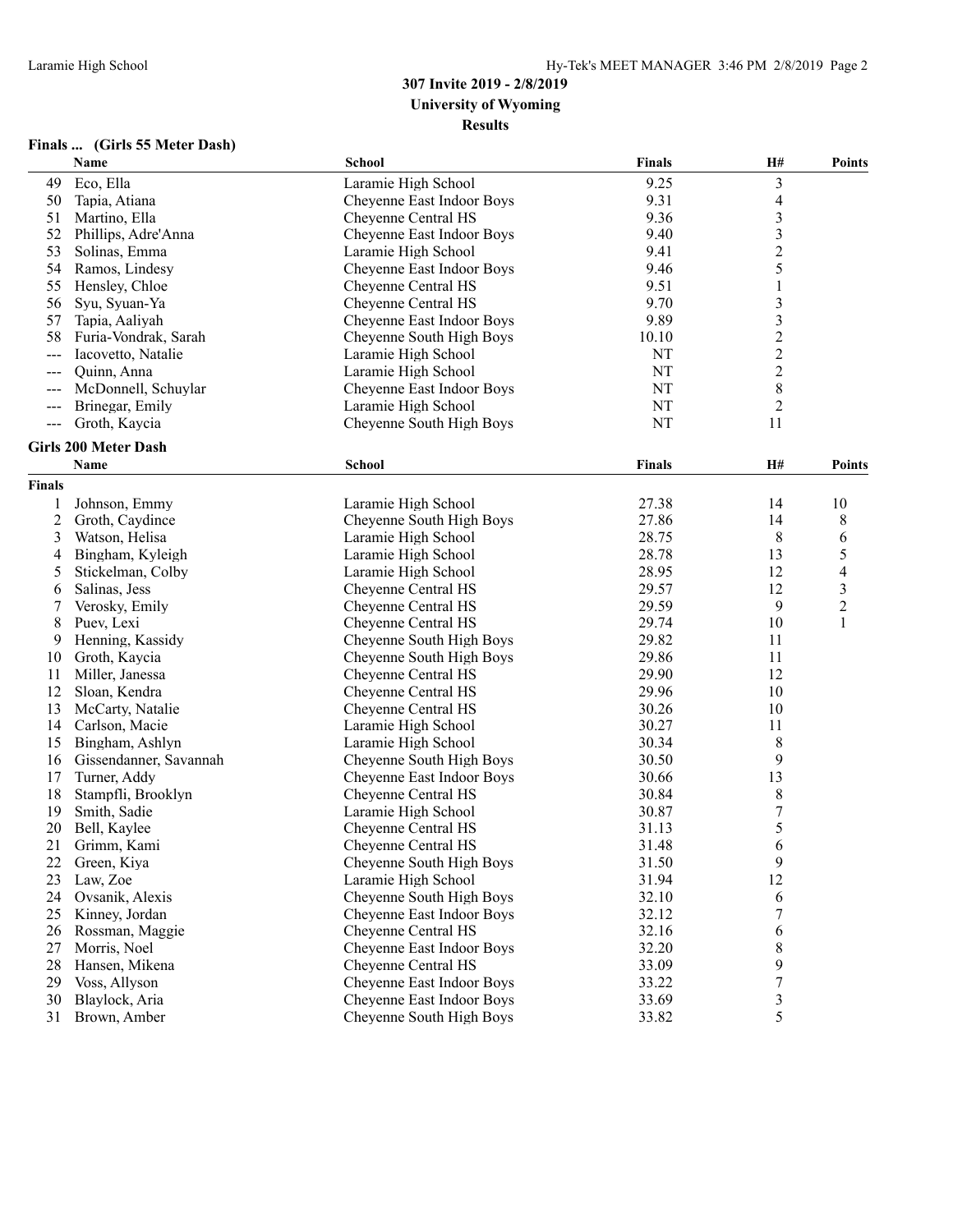#### **Finals ... (Girls 200 Meter Dash)**

|                | Name                        | <b>School</b>             | Finals        | H#                       | <b>Points</b>  |
|----------------|-----------------------------|---------------------------|---------------|--------------------------|----------------|
| 32             | Lowe, Brooklyn              | Cheyenne East Indoor Boys | 33.98         | 5                        |                |
| 33             | Clayson, Kamber             | Cheyenne East Indoor Boys | 34.02         | 4                        |                |
| 34             | Solinas, Emma               | Laramie High School       | 34.30         | $\overline{c}$           |                |
| 35             | Delaney, Ally               | Laramie High School       | 34.62         | 5                        |                |
| 36             | Fjeld, Ashlee               | Cheyenne Central HS       | 34.86         | $\mathbf{1}$             |                |
| 37             | Nesvik, Brooke              | Cheyenne East Indoor Boys | 35.33         | 4                        |                |
| 38             | Adams, Sierra               | Cheyenne East Indoor Boys | 35.37         | $\overline{\mathbf{c}}$  |                |
| 39             | Tapia, Aaliyah              | Cheyenne East Indoor Boys | 35.88         | $\overline{c}$           |                |
| 40             | Tapia, Atiana               | Cheyenne East Indoor Boys | 36.13         | 3                        |                |
| 41             | Ramos, Lindesy              | Cheyenne East Indoor Boys | 36.24         | 3                        |                |
| 42             | Phillips, Adre'Anna         | Cheyenne East Indoor Boys | 37.31         | $\overline{\mathbf{3}}$  |                |
| 43             | Duff, Kelsey                | Laramie High School       | 37.67         | $\overline{\mathcal{A}}$ |                |
| 44             | Eco, Ella                   | Laramie High School       | 37.77         | 4                        |                |
| 45             | de Pos Rios, Aida           | Cheyenne Central HS       | 37.96         | 1                        |                |
| $ -$           | Keninson, Hayley            | Laramie High School       | NT            |                          |                |
| $  -$          | Quinn, Anna                 | Laramie High School       | NT            | 1                        |                |
|                | Downham, Darby              | Cheyenne South High Boys  | <b>DQ</b>     | 11                       |                |
| $\frac{1}{2}$  | Taylor, Lynnea              | Laramie High School       | <b>DNS</b>    | $\overline{7}$           |                |
| $---$          | Gardner, Kaylee             | Laramie High School       | <b>DNS</b>    | 6                        |                |
| $  -$          | Goodrich, Jenna             | Cheyenne Central HS       | <b>DNS</b>    | 14                       |                |
|                | McDonnell, Schuylar         | Cheyenne East Indoor Boys | <b>DNS</b>    | 10                       |                |
|                | Prescott, Elizabeth         | Cheyenne Central HS       | <b>DNS</b>    | 14                       |                |
|                | Sewell, Taylen              | Cheyenne Central HS       | <b>DNS</b>    | 13                       |                |
|                | Syu, Syuan-Ya               | Cheyenne Central HS       | <b>DNS</b>    | $\overline{2}$           |                |
| $\sim$ $\sim$  | Brown, Ciara                | Cheyenne South High Boys  | <b>DNS</b>    | 13                       |                |
|                | <b>Girls 400 Meter Dash</b> |                           |               |                          |                |
|                | Name                        | <b>School</b>             | <b>Finals</b> | Н#                       | <b>Points</b>  |
| Finals         |                             |                           |               |                          |                |
| 1              | Johnson, Emmy               | Laramie High School       | 1:01.61       | 5                        | 10             |
| $\overline{c}$ | Thorvaldson, Sydney         | Laramie High School       | 1:04.02       | 5                        | 8              |
| 3              | Prescott, Elizabeth         | Cheyenne Central HS       | 1:04.03       | 5                        | 6              |
| 4              | Hamel, Mallorie             | Laramie High School       | 1:05.17       | 5                        | 5              |
| 5              | Groth, Caydince             | Cheyenne South High Boys  | 1:05.56       | 4                        | 4              |
| 6              | Berryhill, Libby            | Laramie High School       | 1:06.62       | 4                        | 3              |
| 7              | Henning, Kassidy            | Cheyenne South High Boys  | 1:07.58       | 4                        | $\overline{c}$ |
| 8              | Downham, Darby              | Cheyenne South High Boys  | 1:08.06       | 4                        | 1              |
| 9              | Bingham, Ashlyn             | Laramie High School       | 1:08.93       | 3                        |                |
| 10             | Lovercheck, Kelci           | Cheyenne Central HS       | 1:09.78       | 3                        |                |
| 11             | McCarty, Natalie            | Cheyenne Central HS       | 1:10.91       | 3                        |                |
| 12             | Rossman, Maggie             | Cheyenne Central HS       | 1:11.23       |                          |                |
| 13             | Kaufman, Jenna              | Cheyenne Central HS       | 1:11.72       | $\frac{2}{2}$            |                |
| 14             | Law, Zoe                    | Laramie High School       | 1:12.92       | 3                        |                |
| 15             | de Pos Rios, Aida           | Cheyenne Central HS       | 1:23.79       | 1                        |                |
| 16             | Duff, Kelsey                | Laramie High School       | 1:24.70       |                          |                |
| 17             | Martino, Ella               | Cheyenne Central HS       | 1:25.49       | 1                        |                |
| $---$          | Grimm, Kami                 | Cheyenne Central HS       | <b>DNS</b>    | 2                        |                |
| $\frac{1}{2}$  | Sloan, Kendra               | Cheyenne Central HS       | <b>DNS</b>    | 2                        |                |
|                |                             |                           |               |                          |                |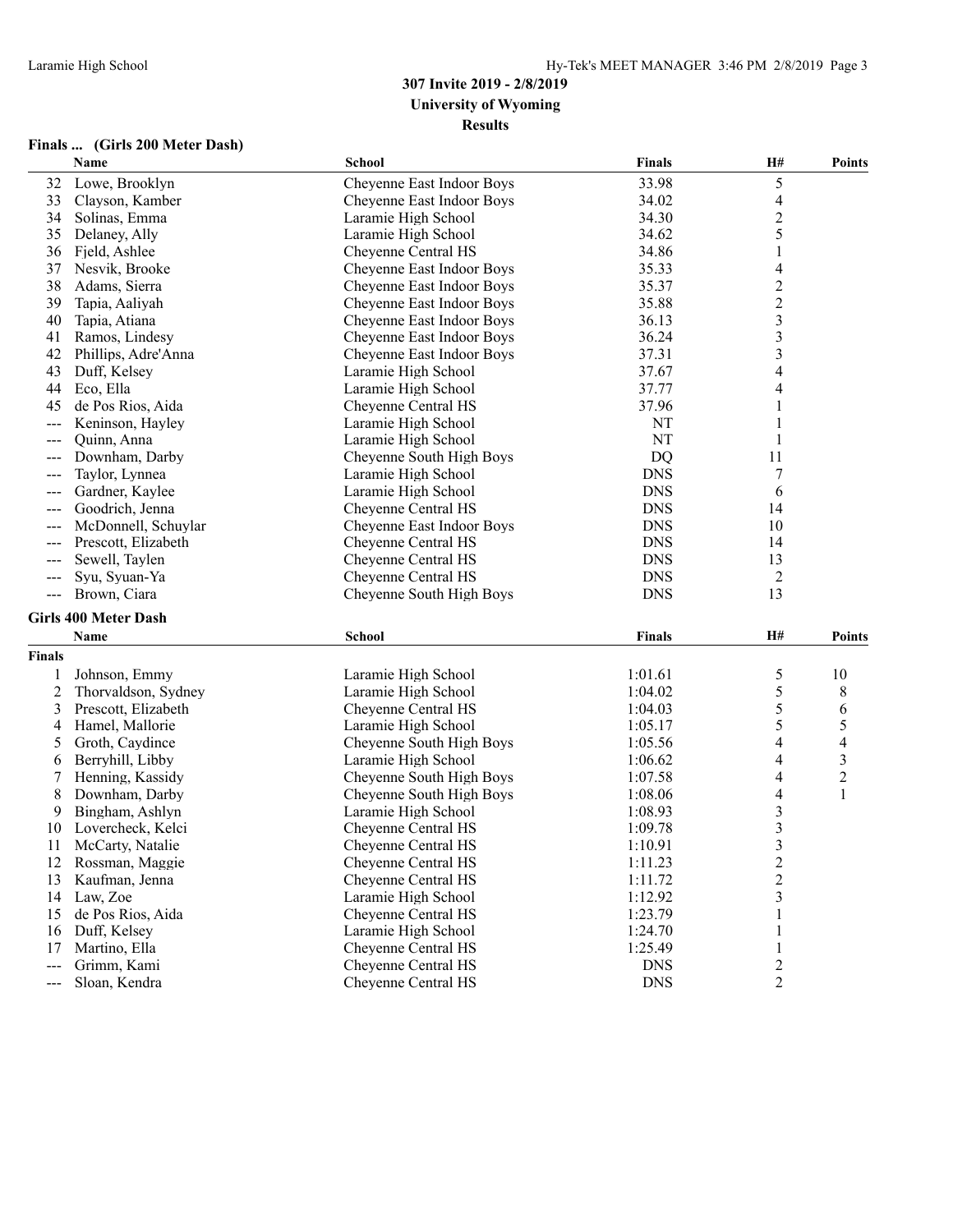#### **Girls 800 Meter Run**

|                | Name                          | School                    | Finals        | H#                      | <b>Points</b>            |
|----------------|-------------------------------|---------------------------|---------------|-------------------------|--------------------------|
| <b>Finals</b>  |                               |                           |               |                         |                          |
| 1              | Thorvaldson, Sydney           | Laramie High School       | 2:23.82       | $\overline{c}$          | 10                       |
| $\overline{2}$ | Berryhill, Libby              | Laramie High School       | 2:39.02       | $\overline{c}$          | 8                        |
| 3              | Berendsen, Carey              | Laramie High School       | 2:42.96       | $\overline{c}$          | 6                        |
| 4              | Rollefson, Kaylyn             | Cheyenne South High Boys  | 2:43.51       | $\overline{c}$          | 5                        |
| 5              | Ridgeway, Mickayla            | Cheyenne South High Boys  | 2:44.64       | $\overline{c}$          | $\overline{\mathcal{A}}$ |
| 6              | Purdy, Rylie                  | Cheyenne Central HS       | 2:47.65       | $\mathbf{1}$            | $\overline{\mathbf{3}}$  |
| $\overline{7}$ | Martinez, Shaelynn            | Cheyenne South High Boys  | 2:50.02       | $\overline{c}$          | $\overline{c}$           |
| 8              | Lovercheck, Kelci             | Cheyenne Central HS       | 2:50.39       | $\overline{c}$          | 1                        |
| 9              | Birge, Ellie                  | Cheyenne Central HS       | 2:59.76       | 1                       |                          |
| 10             | Shoales, Seneca               | Laramie High School       | 3:00.60       | 1                       |                          |
| 11             | Peden, Lethe                  | Laramie High School       | 3:02.79       | 1                       |                          |
| 12             | Hinman, Bekah                 | Laramie High School       | 3:03.38       | $\mathbf{1}$            |                          |
| 13             | Miller, Katelyn               | Laramie High School       | 3:08.00       | 1                       |                          |
| 14             | Valentine, Riley              | Cheyenne South High Boys  | 3:14.50       | 1                       |                          |
| 15             | Bliss, Kallianne              | Cheyenne South High Boys  | 3:15.20       | 1                       |                          |
| $---$          | Samp, Abbie                   | Laramie High School       | <b>DNS</b>    | 2                       |                          |
|                | Kohlhagen, Cheyenne           | Cheyenne South High Boys  | <b>DNS</b>    | $\overline{2}$          |                          |
|                |                               |                           |               |                         |                          |
|                | Girls 1600 Meter Run          |                           |               |                         |                          |
|                | Name                          | School                    | <b>Finals</b> |                         | <b>Points</b>            |
| <b>Finals</b>  |                               |                           |               |                         |                          |
| 1              | Kohlhagen, Cheyenne           | Cheyenne South High Boys  | 6:29.52       |                         | 10                       |
| $\overline{2}$ | Peden, Lethe                  | Laramie High School       | 6:31.96       |                         | $\,$ $\,$                |
| 3              | Hinman, Bekah                 | Laramie High School       | 6:44.21       |                         | 6                        |
| 4              | Valentine, Riley              | Cheyenne South High Boys  | 6:58.17       |                         | 5                        |
| 5              | Frederick, Cora               | Cheyenne Central HS       | 6:59.41       |                         | $\overline{\mathcal{A}}$ |
| 6              | Miller, Katelyn               | Laramie High School       | 7:08.22       |                         | $\overline{\mathbf{3}}$  |
| 7              | Lowther, Bridgette            | Cheyenne Central HS       | 7:28.91       |                         | $\overline{2}$           |
| $---$          | Rollefson, Kaylyn             | Cheyenne South High Boys  | <b>DNS</b>    |                         |                          |
|                | <b>Girls 55 Meter Hurdles</b> |                           |               |                         |                          |
|                | Name                          | <b>School</b>             | <b>Finals</b> | H#                      | <b>Points</b>            |
|                |                               |                           |               |                         |                          |
| <b>Finals</b>  |                               |                           |               |                         |                          |
| 1              | Gardner, Taylor               | Laramie High School       | 9.11          | $\mathfrak{Z}$          | 10                       |
| $\overline{c}$ | Basich, Ainsley               | Cheyenne Central HS       | 9.22          | $\boldsymbol{2}$        | 8                        |
| 3              | Sewell, Taylen                | Cheyenne Central HS       | 9.29          | 3                       | 6                        |
| 4              | Bradley, Reese                | Cheyenne Central HS       | 9.46          | 3                       | 5                        |
| 5              | Akambasi, Ketisa              | Laramie High School       | 9.73          | 3                       | 4                        |
| 6              | Barrett, Piper                | Cheyenne Central HS       | 9.80          | 3                       | 3                        |
|                | Brin, Hannah                  | Laramie High School       | 10.20         | $\overline{\mathbf{c}}$ |                          |
| 8              | Verosky, Emily                | Cheyenne Central HS       | 10.37         | $\mathfrak{Z}$          | 1                        |
| 9              | McKee, Alyssa                 | Cheyenne East Indoor Boys | 10.46         | $\overline{\mathbf{c}}$ |                          |
| 10             | Blaylock, Aria                | Cheyenne East Indoor Boys | 10.59         | $\frac{2}{2}$           |                          |
| 11             | Grimm, Kami                   | Cheyenne Central HS       | 10.82         |                         |                          |
| 12             | Nesvik, Brooke                | Cheyenne East Indoor Boys | 11.24         | $\overline{c}$          |                          |
| ---            | Torres, Crystal               | Laramie High School       | NT            | 1                       |                          |
| ---            | Duff, Kelsey                  | Laramie High School       | NT            | $\mathbf{1}$            |                          |
| $---$          | Eco, Ella                     | Laramie High School       | NT            | $\mathbf{1}$            |                          |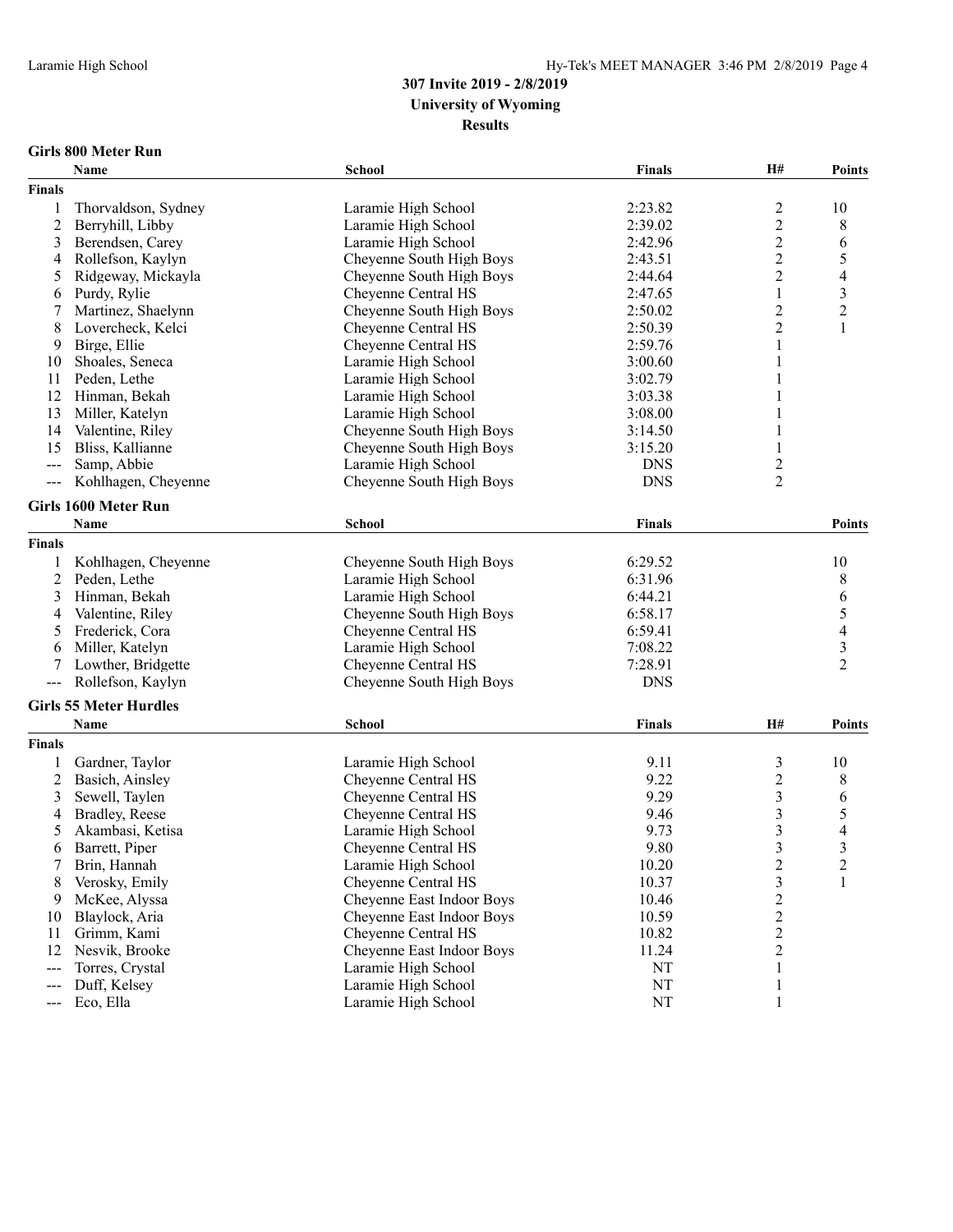### **307 Invite 2019 - 2/8/2019**

**University of Wyoming**

#### **Results**

| Girls 4x200 Meter Relay |  |  |
|-------------------------|--|--|
|-------------------------|--|--|

|               | Team                            | Relay                        |                           | <b>Finals</b>          | <b>Points</b> |
|---------------|---------------------------------|------------------------------|---------------------------|------------------------|---------------|
| <b>Finals</b> |                                 |                              |                           |                        |               |
|               | 1 Laramie High School           | A                            |                           | 1:51.86                | 10            |
|               | 1) King, Rachel                 | 2) Sanchez, Aubry            | 3) Bingham, Kyleigh       | 4) Stickelman, Colby   |               |
| 2             | Cheyenne South High Boys        | А                            |                           | 1:54.89                | 8             |
|               | 1) Groth, Caydince              | 2) Brown, Ciara              | 3) Gissendanner, Savannah | 4) Groth, Kaycia       |               |
| 3             | Laramie High School             | B                            |                           | 2:04.74                | 6             |
|               | 1) Carlson, Macie               | 2) Wade, Mayci               | 3) Turpen, Courtney       | 4) Kozlowksi, Katy     |               |
|               | 4 Cheyenne East Indoor Boys     | А<br>2) Faircloth, Mackenzie |                           | 2:06.27                | 5             |
|               | 1) Kinney, Jordan               |                              | 3) Morris, Noel           | 4) Voss, Allyson       |               |
|               | Girls 4x400 Meter Relay         |                              |                           |                        |               |
|               | <b>Team</b>                     | Relay                        |                           | <b>Finals</b>          | <b>Points</b> |
| <b>Finals</b> |                                 |                              |                           |                        |               |
| 1             | Laramie High School             | A                            |                           | 4:28.09                | 10            |
|               | 1) Duff, Kelsey                 | 2) Eco, Ella                 | 3) Law, Zoe               | 4) Hinman, Bekah       |               |
|               | Cheyenne Central HS             | A                            |                           | 4:35.58                | 8             |
| 3             | Cheyenne Central HS             | B                            |                           | 4:41.41                | 6             |
| 4             | Laramie High School             | B                            |                           | 5:40.66                | 5             |
|               | 1) Johnson, Emmy                | 2) Bingham, Kyleigh          | 3) Hamel, Mallorie        | 4) Thorvaldson, Sydney |               |
|               | Girls 4x800 Meter Relay         |                              |                           |                        |               |
|               | Team                            | Relay                        |                           | <b>Finals</b>          | <b>Points</b> |
| <b>Finals</b> |                                 |                              |                           |                        |               |
| 1             | Laramie High School             | А                            |                           | 10:56.43               | 10            |
|               | 1) Berendsen, Carey             | 2) Samp, Abbie               | 3) Kozlowksi, Katy        | 4) Hamel, Mallorie     |               |
| 2             | Cheyenne South High Boys        | A                            |                           | 11:26.89               | 8             |
|               | 1) Rollefson, Kaylyn            | 2) Ridgeway, Mickayla        | 3) Henning, Kassidy       | 4) Kohlhagen, Cheyenne |               |
| 3             | Laramie High School             | B                            |                           | 12:08.52               | 6             |
|               | 1) Shoales, Seneca              | 2) Miller, Katelyn           | 3) Peden, Lethe           |                        |               |
|               | <b>Girls 1600 Sprint Medley</b> |                              |                           |                        |               |
|               | <b>Team</b>                     | Relay                        |                           | <b>Finals</b>          | <b>Points</b> |
| <b>Finals</b> |                                 |                              |                           |                        |               |
|               | Laramie High School             | А                            |                           | DO                     |               |
|               | 1) Bingham, Kyleigh             | 2) Stickelman, Colby         | 3) Hamel, Mallorie        | 4) Thorvaldson, Sydney |               |
|               |                                 |                              |                           |                        |               |
|               | <b>Girls High Jump</b>          |                              |                           |                        |               |
|               | Name                            | <b>School</b>                |                           | <b>Finals</b>          | <b>Points</b> |
| <b>Finals</b> |                                 |                              |                           |                        |               |
| 1             | McKee, Alyssa                   | Cheyenne East Indoor Boys    |                           | $4 - 10.00$            | 9             |
| 1             | Smith, Halle                    | Laramie High School          |                           | $4 - 10.00$            | 9             |
| 3             | Smith, Elisa                    | Laramie High School          |                           | 4-08.00                | 5             |
| 3             | Barrett, Piper                  | Cheyenne Central HS          |                           | 4-08.00                | 5             |
| 3             | Cerenil, Jourdaine              | Cheyenne Central HS          |                           | 4-08.00                | 5             |
| 6             | Gardner, Kaylee                 | Laramie High School          |                           | $4 - 06.00$            | 3             |
| 7             | Marshall, Hailey                | Cheyenne East Indoor Boys    |                           | 4-04.00                |               |
| 7             | Gaspers, Jordyn                 | Cheyenne Central HS          |                           | 4-04.00                |               |
| 7             | Akambasi, Ketisa                | Laramie High School          |                           | 4-04.00                | 1             |
| 10            | Faircloth, Mackenzie            | Cheyenne East Indoor Boys    |                           | $4 - 02.00$            |               |
| 11            | Puev, Lexi                      | Cheyenne Central HS          |                           | $4 - 00.00$            |               |
| $---$         | Hansen, Mikena                  | Cheyenne Central HS          |                           | <b>NH</b>              |               |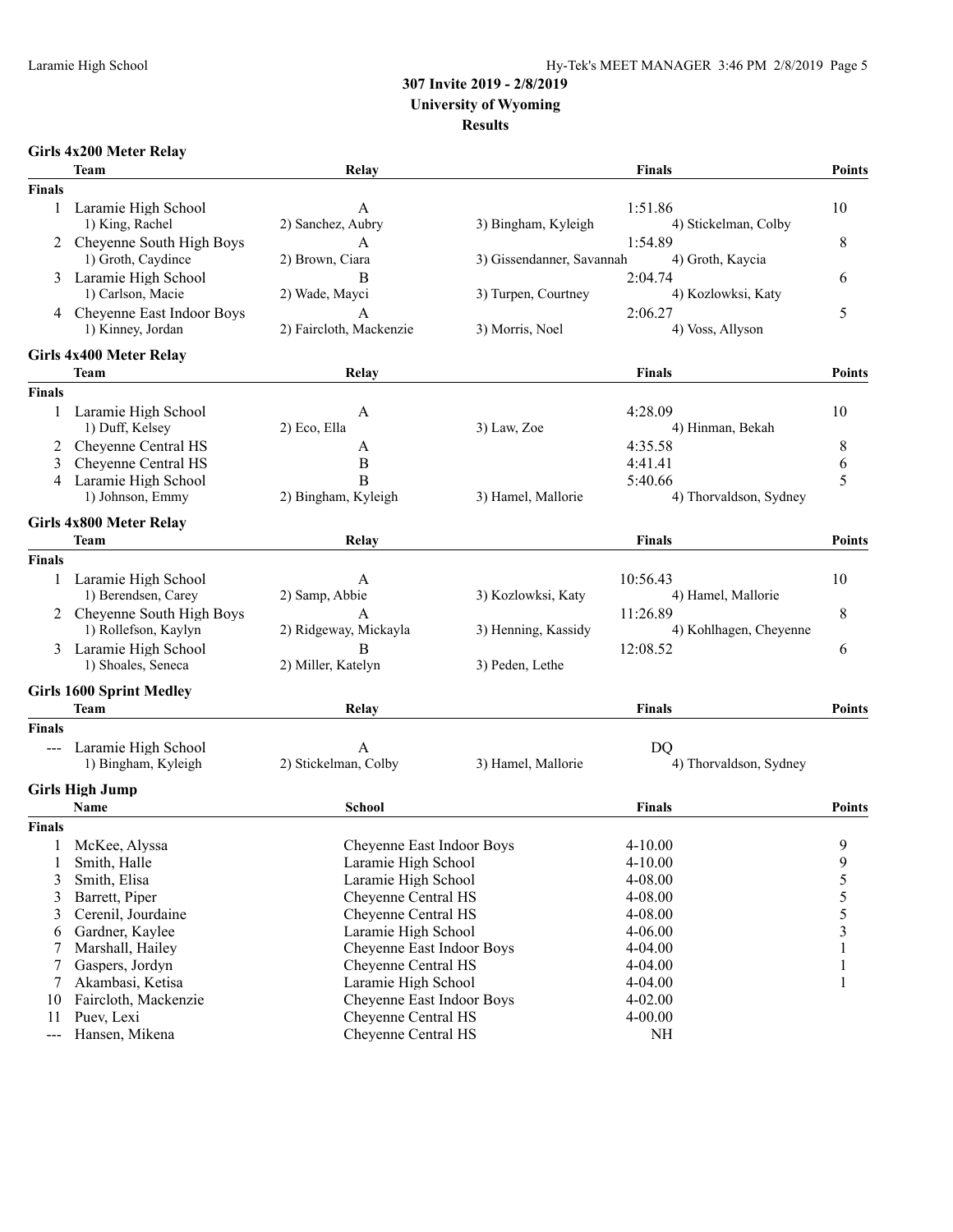#### **Finals ... (Girls High Jump)**

|                                                                                                                                                                                                                                                                                                                                                                                              | Name                    | <b>School</b>                              | <b>Finals</b> |                  | <b>Points</b>  |
|----------------------------------------------------------------------------------------------------------------------------------------------------------------------------------------------------------------------------------------------------------------------------------------------------------------------------------------------------------------------------------------------|-------------------------|--------------------------------------------|---------------|------------------|----------------|
|                                                                                                                                                                                                                                                                                                                                                                                              | Turner, Addy            | Cheyenne East Indoor Boys                  | <b>NH</b>     |                  |                |
| $\sim$ $\sim$ $\sim$                                                                                                                                                                                                                                                                                                                                                                         | Delaney, Ally           | Laramie High School                        | NH            |                  |                |
|                                                                                                                                                                                                                                                                                                                                                                                              | <b>Girls Pole Vault</b> |                                            |               |                  |                |
|                                                                                                                                                                                                                                                                                                                                                                                              | Name                    | <b>School</b>                              | <b>Finals</b> |                  | <b>Points</b>  |
| <b>Finals</b>                                                                                                                                                                                                                                                                                                                                                                                |                         |                                            |               |                  |                |
|                                                                                                                                                                                                                                                                                                                                                                                              |                         |                                            | 10-09.00      |                  | 10             |
| 1                                                                                                                                                                                                                                                                                                                                                                                            | Sanchez, Aubry          | Laramie High School<br>Cheyenne Central HS | 10-03.00      |                  |                |
| $\overline{c}$                                                                                                                                                                                                                                                                                                                                                                               | Reisdorfer, Kalea       |                                            |               |                  | 8              |
| 3                                                                                                                                                                                                                                                                                                                                                                                            | Cummings, Amira         | Cheyenne East Indoor Boys                  | 9-09.00       |                  | 6              |
| 4                                                                                                                                                                                                                                                                                                                                                                                            | Basich, Ainsley         | Cheyenne Central HS                        | 8-03.00       |                  | 5              |
| 5                                                                                                                                                                                                                                                                                                                                                                                            | Faircloth, Mackenzie    | Cheyenne East Indoor Boys                  | 7-09.00       |                  | 4              |
| 6                                                                                                                                                                                                                                                                                                                                                                                            | Clayson, Kamber         | Cheyenne East Indoor Boys                  | 7-03.00       |                  | 2.50           |
| 6                                                                                                                                                                                                                                                                                                                                                                                            | Roybal, Amber           | Cheyenne Central HS                        | 7-03.00       |                  | 2.50           |
| 8                                                                                                                                                                                                                                                                                                                                                                                            | Bell, Kaylee            | Cheyenne Central HS                        | 6-09.00       |                  | 1              |
|                                                                                                                                                                                                                                                                                                                                                                                              | Ramos, Lindesy          | Cheyenne East Indoor Boys                  | <b>NH</b>     |                  |                |
| $---$                                                                                                                                                                                                                                                                                                                                                                                        | Wade, Mayci             | Laramie High School                        | $\rm NH$      |                  |                |
| $\frac{1}{2} \frac{1}{2} \frac{1}{2} \frac{1}{2} \frac{1}{2} \frac{1}{2} \frac{1}{2} \frac{1}{2} \frac{1}{2} \frac{1}{2} \frac{1}{2} \frac{1}{2} \frac{1}{2} \frac{1}{2} \frac{1}{2} \frac{1}{2} \frac{1}{2} \frac{1}{2} \frac{1}{2} \frac{1}{2} \frac{1}{2} \frac{1}{2} \frac{1}{2} \frac{1}{2} \frac{1}{2} \frac{1}{2} \frac{1}{2} \frac{1}{2} \frac{1}{2} \frac{1}{2} \frac{1}{2} \frac{$ | Sloan, Kendra           | Cheyenne Central HS                        | NH            |                  |                |
| $--$                                                                                                                                                                                                                                                                                                                                                                                         | Gallegos, Andraya       | Cheyenne Central HS                        | NH            |                  |                |
|                                                                                                                                                                                                                                                                                                                                                                                              | Melchior, Lauren        | Cheyenne Central HS                        | NH            |                  |                |
|                                                                                                                                                                                                                                                                                                                                                                                              | Fjeld, Ashlee           | Cheyenne Central HS                        | $\rm NH$      |                  |                |
|                                                                                                                                                                                                                                                                                                                                                                                              | Phillips, Adre'Anna     | Cheyenne East Indoor Boys                  | $\rm NH$      |                  |                |
| $---$                                                                                                                                                                                                                                                                                                                                                                                        | Merrell, Maddie         | Cheyenne East Indoor Boys                  | NH            |                  |                |
|                                                                                                                                                                                                                                                                                                                                                                                              | <b>Girls Long Jump</b>  |                                            |               |                  |                |
|                                                                                                                                                                                                                                                                                                                                                                                              | Name                    | School                                     | <b>Finals</b> |                  | <b>Points</b>  |
|                                                                                                                                                                                                                                                                                                                                                                                              |                         |                                            |               |                  |                |
| <b>Finals</b>                                                                                                                                                                                                                                                                                                                                                                                |                         |                                            |               |                  |                |
| 1                                                                                                                                                                                                                                                                                                                                                                                            | Goodrich, Jenna         | Cheyenne Central HS                        | 16-10.00      | 3                | 10             |
| 2                                                                                                                                                                                                                                                                                                                                                                                            | Akambasi, Ketisa        | Laramie High School                        | 16-05.00      | 3                | 8              |
| 3                                                                                                                                                                                                                                                                                                                                                                                            | Gardner, Taylor         | Laramie High School                        | 15-10.50      | 3                | 6              |
| 4                                                                                                                                                                                                                                                                                                                                                                                            | Miller, Janessa         | Cheyenne Central HS                        | 15-04.75      | 3                | 5              |
| 5                                                                                                                                                                                                                                                                                                                                                                                            | Taylor, Lynnea          | Laramie High School                        | 14-05.25      | 2                | 4              |
| 6                                                                                                                                                                                                                                                                                                                                                                                            | Watson, Helisa          | Laramie High School                        | 14-03.25      | 3                | 3              |
| 7                                                                                                                                                                                                                                                                                                                                                                                            | Sloan, Kendra           | Cheyenne Central HS                        | 14-03.00      | 3                | $\overline{c}$ |
| 8                                                                                                                                                                                                                                                                                                                                                                                            | Carlson, Macie          | Laramie High School                        | 14-00.75      | 3                | 1              |
| 9                                                                                                                                                                                                                                                                                                                                                                                            | Bingham, Ashlyn         | Laramie High School                        | 13-10.25      | $\overline{c}$   |                |
| 10                                                                                                                                                                                                                                                                                                                                                                                           | Kastens, Averi          | Cheyenne East Indoor Boys                  | 13-09.25      | $\boldsymbol{2}$ |                |
| 11                                                                                                                                                                                                                                                                                                                                                                                           | Brin, Hannah            | Laramie High School                        | 13-08.50      | 3                |                |
| 12                                                                                                                                                                                                                                                                                                                                                                                           | Green, Kiya             | Cheyenne South High Boys                   | 13-05.50      |                  |                |
| 13                                                                                                                                                                                                                                                                                                                                                                                           | Carlos, Dulce           | Cheyenne East Indoor Boys                  | 13-02.00      | 2                |                |
| 14                                                                                                                                                                                                                                                                                                                                                                                           | Pearce, Mia             | Laramie High School                        | 12-07.25      | 1                |                |
| 15                                                                                                                                                                                                                                                                                                                                                                                           | Torres, Crystal         | Laramie High School                        | 12-06.75      | $\mathbf{1}$     |                |
| 16                                                                                                                                                                                                                                                                                                                                                                                           | Voss, Allyson           | Cheyenne East Indoor Boys                  | 12-04.75      | 2                |                |
| 17                                                                                                                                                                                                                                                                                                                                                                                           | Brown, Jena             | Cheyenne Central HS                        | 12-01.25      | 1                |                |
| 18                                                                                                                                                                                                                                                                                                                                                                                           | Delaney, Ally           | Laramie High School                        | 12-00.75      |                  |                |
| 19                                                                                                                                                                                                                                                                                                                                                                                           | Smith, Sadie            | Laramie High School                        | 11-10.75      |                  |                |
| 20                                                                                                                                                                                                                                                                                                                                                                                           | Adams, Sierra           | Cheyenne East Indoor Boys                  | 11-01.50      |                  |                |
| 21                                                                                                                                                                                                                                                                                                                                                                                           | Shoales, Seneca         | Laramie High School                        | 10-11.50      |                  |                |
| 22                                                                                                                                                                                                                                                                                                                                                                                           | Gardner, Kaylee         | Laramie High School                        | 10-10.25      | $\overline{c}$   |                |
|                                                                                                                                                                                                                                                                                                                                                                                              | Cerenil, Jourdaine      | Cheyenne Central HS                        | ND            |                  |                |
| $---$                                                                                                                                                                                                                                                                                                                                                                                        |                         |                                            |               | 3                |                |
| $---$                                                                                                                                                                                                                                                                                                                                                                                        | Fabela, Ashley          | Cheyenne Central HS                        | ND            | $\overline{2}$   |                |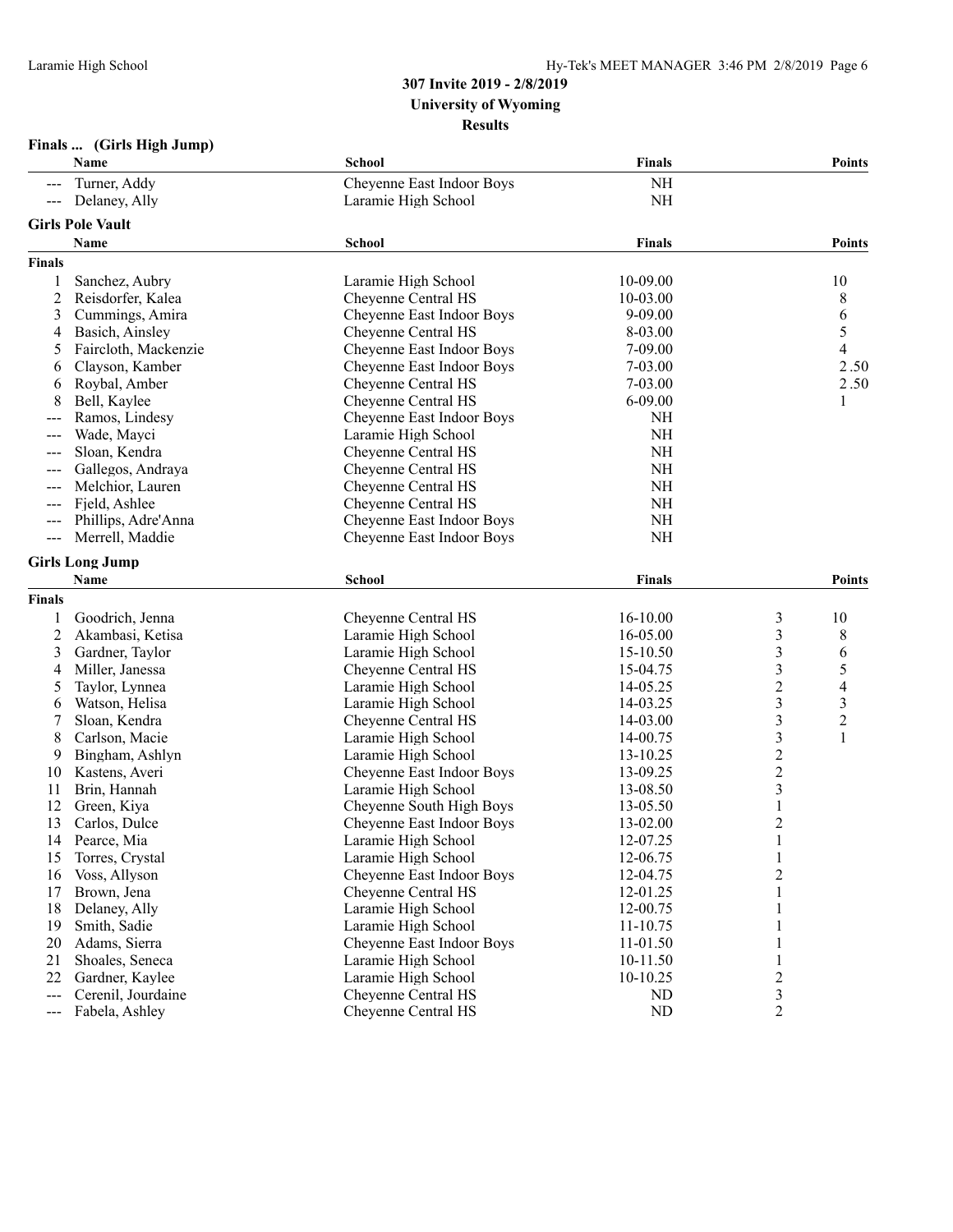| <b>Finals</b> | (Girls Long Jump) |
|---------------|-------------------|
|---------------|-------------------|

|               | Name                     | <b>School</b>             | <b>Finals</b>            |                         | <b>Points</b>  |
|---------------|--------------------------|---------------------------|--------------------------|-------------------------|----------------|
|               | Brummell, Allison        | Cheyenne Central HS       | <b>ND</b>                | $\overline{c}$          |                |
|               | Melchior, Claire         | Cheyenne Central HS       | <b>ND</b>                | $\overline{c}$          |                |
| $---$         | King, Rachel             | Laramie High School       | ND                       | 3                       |                |
|               | <b>Girls Triple Jump</b> |                           |                          |                         |                |
|               | Name                     | <b>School</b>             | Finals                   |                         | <b>Points</b>  |
| <b>Finals</b> |                          |                           |                          |                         |                |
| 1             | Goodrich, Jenna          | Cheyenne Central HS       | 34-09.50                 | 1                       | 10             |
| 2             | Gardner, Taylor          | Laramie High School       | 34-04.00                 |                         | 8              |
| 3             | Brin, Hannah             | Laramie High School       | 33-11.75                 | 1                       | 6              |
| 4             | Thomson, Katie           | Cheyenne Central HS       | 32-10.75                 |                         | 5              |
| 5             | Cerenil, Jourdaine       | Cheyenne Central HS       | 32-03.75                 | 2                       | 4              |
| 6             | Taylor, Lynnea           | Laramie High School       | 30-02.50                 | 1                       | 3              |
| 7             | Green, Kiya              | Cheyenne South High Boys  | 29-11.25                 |                         | $\overline{c}$ |
| 8             | Bingham, Ashlyn          | Laramie High School       | 29-06.75                 |                         | $\mathbf{1}$   |
| 9             | Pearce, Mia              | Laramie High School       | 28-02.75                 |                         |                |
| 10            | Gaspers, Jordyn          | Cheyenne Central HS       | 27-10.25                 |                         |                |
| 11            | Lance, Hannah            | Cheyenne Central HS       | 26-09.50                 |                         |                |
| $--$          | Carlos, Dulce            | Cheyenne East Indoor Boys | ND                       |                         |                |
|               | Brummell, Allison        | Cheyenne Central HS       | ND                       |                         |                |
| $---$         | Miller, Janessa          | Cheyenne Central HS       | <b>ND</b>                | 1                       |                |
|               |                          |                           |                          |                         |                |
|               | <b>Girls Shot Put</b>    |                           |                          |                         |                |
|               | Name                     | School                    | <b>Prelims</b>           |                         |                |
|               | <b>Preliminaries</b>     |                           |                          |                         |                |
| 1             | Monahan, Rebecca         | Cheyenne South High Boys  | $37-01.00$ q             | 2                       |                |
| 2             | Migneault, Kaitlyn       | Cheyenne Central HS       | 36-05.00 $q$             | $\overline{\mathbf{c}}$ |                |
| 3             | Marshall, Hailey         | Cheyenne East Indoor Boys | 31-08.50 q               | $\overline{c}$          |                |
| 4             | Bush, Kyla               | Cheyenne Central HS       | 31-07.50 $q$             | $\overline{c}$          |                |
| 5             | Iacovetto, Natalie       | Laramie High School       | 31-05.00 $q$             | $\overline{c}$          |                |
| 6             | Buss, Corinne            | Laramie High School       | 27-07.00 q               | $\overline{c}$          |                |
| 7             | Florence, Ashbey         | Laramie High School       | $24-05.50$ q             |                         |                |
| 8             | Gonzales, Galilia        | Laramie High School       | $24-01.00$ q             |                         |                |
| 9             | Kirkbride, Kayla         | Cheyenne Central HS       | $21-09.50$ q             |                         |                |
| 10            | Furia-Vondrak, Sarah     | Cheyenne South High Boys  | 21-02.00                 |                         |                |
| 11            | Boyd, Maggie             | Laramie High School       | 20-09.00                 |                         |                |
| 12            | Predmore, Ashley         | Laramie High School       | 20-08.00                 |                         |                |
| 13            | Hughes, Kaitlyn          | Cheyenne East Indoor Boys | 20-00.00                 |                         |                |
| 14            | Vickery, Brynna          | Cheyenne South High Boys  | 18-10.50                 |                         |                |
| 15            | Dempsey, Makenna         | Cheyenne Central HS       | 18-02.50                 | 1                       |                |
|               | Brinegar, Emily          | Laramie High School       | <b>ND</b>                | $\overline{c}$          |                |
|               | Black, Michelle          | Cheyenne South High Boys  | ND                       | 2                       |                |
| $--$          | McKee, Alyssa            | Cheyenne East Indoor Boys | ${\rm ND}$               | 1                       |                |
| ---           | Hinkle, Miranda          | Cheyenne Central HS       | ND                       | $\overline{2}$          |                |
|               | <b>Girls Shot Put</b>    |                           |                          |                         |                |
|               | Name                     | School                    | Prelims<br><b>Finals</b> |                         | <b>Points</b>  |
| Finals        |                          |                           |                          |                         |                |
| 1             | Monahan, Rebecca         | Cheyenne South High Boys  | 37-01.50<br>37-01.00     |                         | 10             |
| 2             | Migneault, Kaitlyn       | Cheyenne Central HS       | 36-05.00<br>36-05.00     |                         | 8              |
|               |                          |                           |                          |                         |                |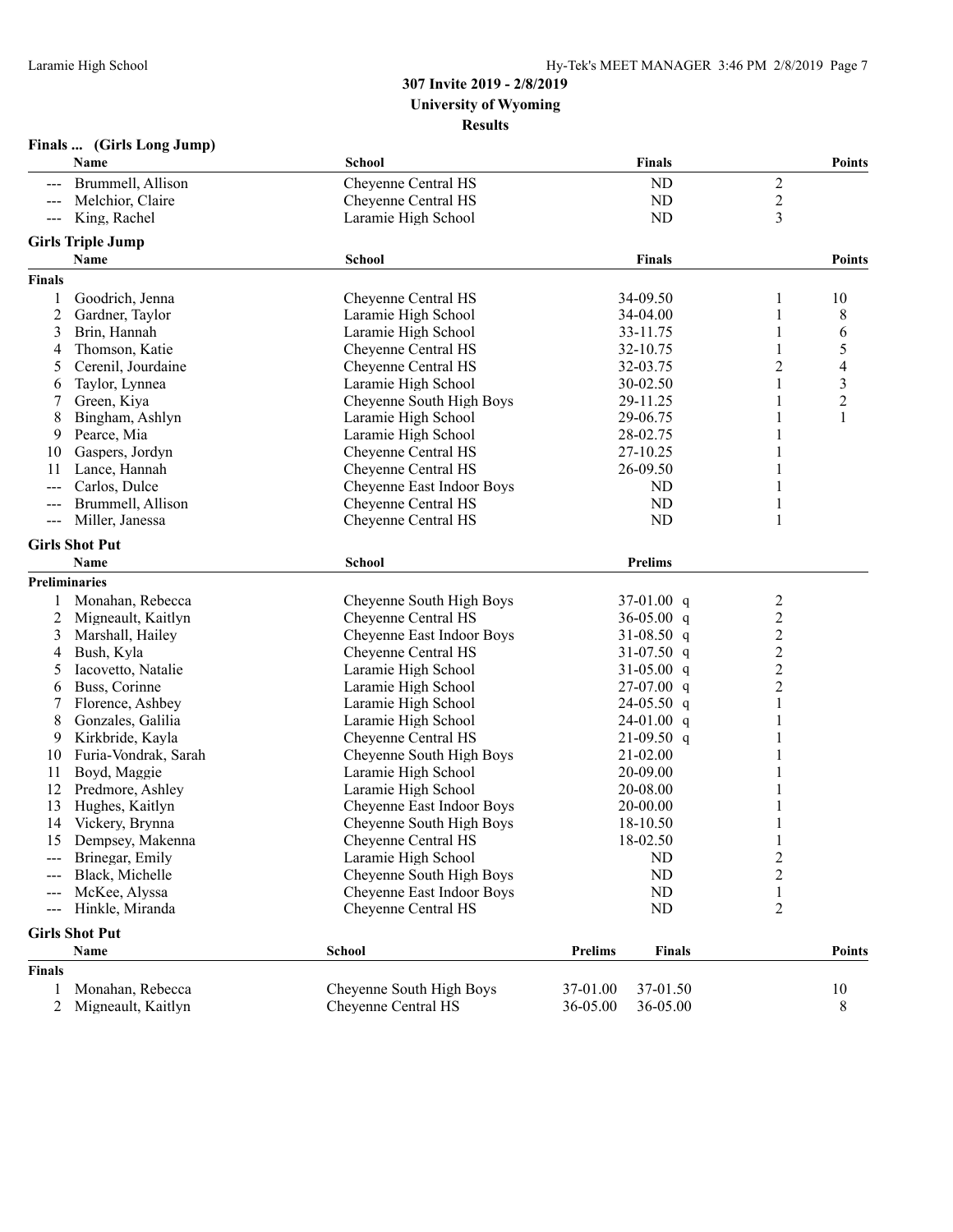#### **Finals ... (Girls Shot Put)**

|        | Name                      | School                    | <b>Prelims</b> | <b>Finals</b> |                  | <b>Points</b>            |
|--------|---------------------------|---------------------------|----------------|---------------|------------------|--------------------------|
| 3      | Bush, Kyla                | Cheyenne Central HS       | 31-07.50       | 33-08.50      |                  | 6                        |
| 4      | Marshall, Hailey          | Cheyenne East Indoor Boys | 31-08.50       | 33-01.00      |                  | 5                        |
| 5      | Iacovetto, Natalie        | Laramie High School       | 31-05.00       | 31-05.00      |                  | 4                        |
| 6      | Buss, Corinne             | Laramie High School       | 27-07.00       | 27-07.00      |                  | $\mathfrak{Z}$           |
| 7      | Florence, Ashbey          | Laramie High School       | 24-05.50       | 25-07.50      |                  | $\overline{c}$           |
| 8      | Gonzales, Galilia         | Laramie High School       | 24-01.00       | 24-01.00      |                  | $\mathbf{1}$             |
| 9      | Kirkbride, Kayla          | Cheyenne Central HS       | 21-09.50       | 23-03.00      |                  |                          |
|        | Preliminaries             |                           |                |               |                  |                          |
| 10     | Furia-Vondrak, Sarah      | Cheyenne South High Boys  | 21-02.00       |               |                  |                          |
| 11     | Boyd, Maggie              | Laramie High School       | 20-09.00       |               |                  |                          |
| 12     | Predmore, Ashley          | Laramie High School       | 20-08.00       |               |                  |                          |
| 13     | Hughes, Kaitlyn           | Cheyenne East Indoor Boys | 20-00.00       |               |                  |                          |
| 14     | Vickery, Brynna           |                           | 18-10.50       |               |                  |                          |
|        |                           | Cheyenne South High Boys  |                |               |                  |                          |
| 15     | Dempsey, Makenna          | Cheyenne Central HS       | 18-02.50       |               |                  |                          |
| $---$  | Brinegar, Emily           | Laramie High School       | ND             |               |                  |                          |
|        | Black, Michelle           | Cheyenne South High Boys  | ND             |               |                  |                          |
| $---$  | McKee, Alyssa             | Cheyenne East Indoor Boys | ND             |               |                  |                          |
| $--$   | Hinkle, Miranda           | Cheyenne Central HS       | ND             |               |                  |                          |
|        | <b>Girls Weight Throw</b> |                           |                |               |                  |                          |
|        | <b>Name</b>               | School                    |                | Finals        |                  |                          |
| Finals |                           |                           |                |               |                  |                          |
| 1      | Buss, Corinne             | Laramie High School       |                | 21-11.00      |                  |                          |
| 2      | Boyd, Maggie              | Laramie High School       |                | 18-03.50      |                  |                          |
|        | Gonzales, Galilia         | Laramie High School       |                | ND            |                  |                          |
|        | Brinegar, Emily           |                           |                | ND            |                  |                          |
| $---$  |                           | Laramie High School       |                |               |                  |                          |
|        | <b>Boys 55 Meter Dash</b> |                           |                |               |                  |                          |
|        | Name                      | <b>School</b>             |                | Finals        | H#               | <b>Points</b>            |
| Finals |                           |                           |                |               |                  |                          |
| 1      | Upton, Jason              | Laramie High School       |                | 6.62          | 10               | 10                       |
| 2      | Hageman, Sam              | Cheyenne East Indoor Boys |                | 6.73          | 10               | 8                        |
| 3      | Mathis, Ethan             | Cheyenne Central HS       |                | 6.80          | 9                | 6                        |
| 4      | Merritt, Dakota           | Cheyenne East Indoor Boys |                | 6.84          | 10               | 5                        |
| 5      | Tangeman, Seth            | Cheyenne Central HS       |                | 6.87          | 10               | $\overline{\mathcal{A}}$ |
| 6      | Ebell, Larenzo            | Laramie High School       |                | 6.89          | 9                | 3                        |
| 7      | Ayala, Kevin              | Laramie High School       |                | 7.02          | 9                | $\overline{c}$           |
| 8      | Pippin, Sean              | Cheyenne East Indoor Boys |                | 7.07          | 10               | $\mathbf{1}$             |
| 9      | Posten, Brett             | Cheyenne Central HS       |                | 7.09          | 8                |                          |
| 10     | Bell, Nolan               | Cheyenne Central HS       |                | 7.11          | 9                |                          |
| 10     | Sheets, Jacee             | Cheyenne East Indoor Boys |                | 7.11          | 10               |                          |
| 12     | Garcia, Ian               | Cheyenne East Indoor Boys |                | 7.14          | 8                |                          |
| 13     | Monger, Will              | Cheyenne Central HS       |                | 7.15          | 9                |                          |
| 14     | Nunn, Colter              | Laramie High School       |                | 7.19          | $\boldsymbol{7}$ |                          |
| 15     | Newbrough, Cody           | Laramie High School       |                | 7.24          | 8                |                          |
| 16     | Hughes, Braeden           | Cheyenne South High Boys  |                | 7.25          | 9                |                          |
| 17     | Morris, Aidan             | Laramie High School       |                | 7.29          | 7                |                          |
| 17     | Gallon, Aden              | Cheyenne Central HS       |                | 7.29          | $\,8\,$          |                          |
| 19     | Pafford, Tanner           | Cheyenne Central HS       |                | 7.30          |                  |                          |
| 19     | Garland, Christian        |                           |                | 7.30          | 6<br>6           |                          |
|        |                           | Cheyenne Central HS       |                |               |                  |                          |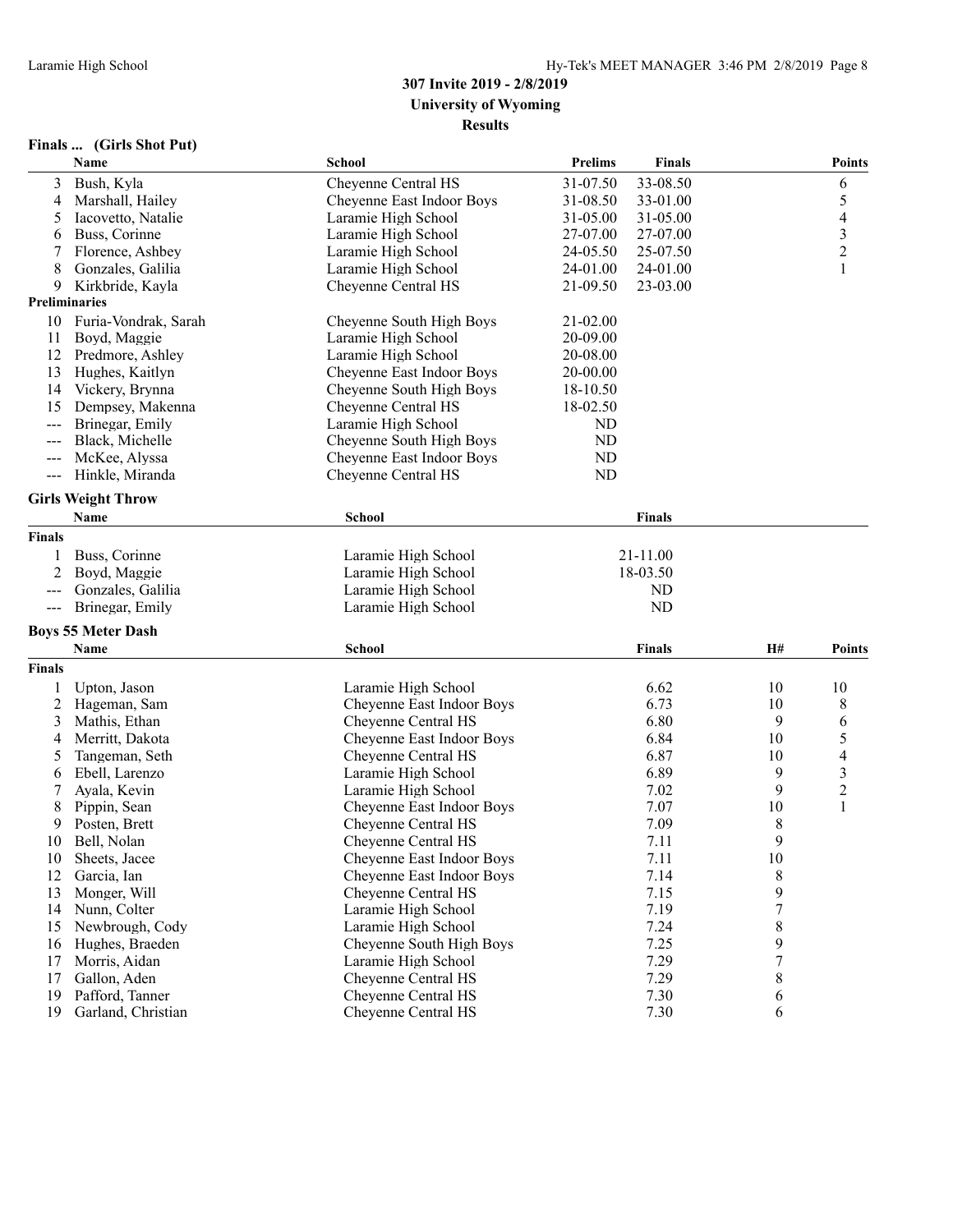| Finals | (Boys 55 Meter Dash) |
|--------|----------------------|
|--------|----------------------|

|        | Name                       | <b>School</b>             | <b>Finals</b> | H#                       | <b>Points</b> |
|--------|----------------------------|---------------------------|---------------|--------------------------|---------------|
| 21     | Scott, Noah                | Cheyenne Central HS       | 7.34          | 5                        |               |
| 22     | Marbuger, Getty            | Laramie High School       | 7.35          | $\overline{\mathcal{A}}$ |               |
| 23     | Judd, Travis               | Laramie High School       | 7.36          | 7                        |               |
| 24     | Gabbidon, Destin           | Laramie High School       | 7.38          | $\overline{c}$           |               |
| 24     | Eifert, Jaydon             | Cheyenne East Indoor Boys | 7.38          | 5                        |               |
| 26     | Haas, Luke                 | Cheyenne Central HS       | 7.45          | 6                        |               |
| 27     | McClarnon, Cody            | Cheyenne Central HS       | 7.50          | 4                        |               |
| 28     | Jaques, Grahm              | Laramie High School       | 7.51          | 5                        |               |
| 29     | Simental, Gamo             | Cheyenne South High Boys  | 7.55          | 4                        |               |
| 30     | Derr, Raven                | Cheyenne East Indoor Boys | 7.57          | 5                        |               |
| 31     | Bower, Trey                | Cheyenne East Indoor Boys | 7.64          | $\,$ $\,$                |               |
| 32     | Taylor, Gage               | Cheyenne Central HS       | 7.66          | 6                        |               |
| 33     | Cook, Garrison             | Cheyenne East Indoor Boys | 7.67          | 4                        |               |
| 34     | Martinez, Adriel           | Laramie High School       | 7.69          | 5                        |               |
| 35     | Weekly, Ryan               | Cheyenne East Indoor Boys | 7.70          | $\boldsymbol{7}$         |               |
| 36     | Espinoza, Jack             | Cheyenne Central HS       | 7.79          | 4                        |               |
| 36     | Morales-Fonseca, Victor    | Laramie High School       | 7.79          | 1                        |               |
| 38     | McCrea, Will               | Laramie High School       | 7.80          | $\mathbf{1}$             |               |
| 38     | Romero, Kaleb              | Cheyenne East Indoor Boys | 7.80          | 6                        |               |
| 40     | Whisenhunt, Zak            | Cheyenne East Indoor Boys | 7.85          | $\boldsymbol{7}$         |               |
| 41     | Mullens, Mike              | Cheyenne South High Boys  | 7.86          | 3                        |               |
| 41     | Tanner, Clayton            | Cheyenne South High Boys  | 7.86          | $\overline{c}$           |               |
| 43     | Hawkins, Brody             | Cheyenne East Indoor Boys | 7.95          | $\overline{\mathbf{4}}$  |               |
| 44     | Taylor, Nithaniel          | Laramie High School       | 7.98          | $\mathfrak{Z}$           |               |
| 45     | Yost, George               | Laramie High School       | 8.00          | $\overline{c}$           |               |
| 46     | Conner, Eli                | Laramie High School       | 8.15          | 3                        |               |
| 47     | Gabehart, Matthew          | Cheyenne South High Boys  | 8.16          | 3                        |               |
| 48     | Tanner, Jack               | Laramie High School       | 8.52          | 1                        |               |
| 49     | Snodgrass, Mckeon          | Laramie High School       | 8.60          | 3                        |               |
| 50     | Pino, Xavier               | Cheyenne South High Boys  | 8.73          | $\mathbf{1}$             |               |
| 51     | Crater, Paul               | Laramie High School       | 9.59          | $\mathfrak{Z}$           |               |
| ---    | Gomez, Ramon               | Laramie High School       | NT            | 6                        |               |
| $--$   | Wesnitzer, Austin          | Laramie High School       | <b>NT</b>     | $\overline{c}$           |               |
| $--$   | Jordan, Baden              | Laramie High School       | DQ            | 5                        |               |
|        | Sherbeyn, Nicholas         | Cheyenne Central HS       | DQ            | $\,$ $\,$                |               |
| $---$  | Chlapowski, Joseph         | Laramie High School       | <b>DNS</b>    | $\overline{7}$           |               |
|        |                            |                           |               |                          |               |
|        | <b>Boys 200 Meter Dash</b> |                           |               |                          |               |
|        | Name                       | <b>School</b>             | <b>Finals</b> | Н#                       | <b>Points</b> |
| Finals |                            |                           |               |                          |               |
| 1      | Upton, Jason               | Laramie High School       | 23.30         | 13                       | $10\,$        |
| 2      | Mathis, Ethan              | Cheyenne Central HS       | 24.17         | 13                       | 8             |
| 3      | Smith, Matt                | Laramie High School       | 24.54         | 12                       | 6             |
| 4      | Ebell, Larenzo             | Laramie High School       | 24.58         | 12                       | 5             |
| 5      | Dilly, Blain               | Cheyenne Central HS       | 24.85         | 3                        |               |
| 6      | Bell, Nolan                | Cheyenne Central HS       | 25.18         | 11                       | 3             |
| 7      | Tangeman, Seth             | Cheyenne Central HS       | 25.27         | $\mathbf{1}$             | 2             |
| 8      | Sherbeyn, Nicholas         | Cheyenne Central HS       | 25.32         | 12                       | 1             |
| 9      | Ayala, Kevin               | Laramie High School       | 25.37         | 13                       |               |
| 10     | Monger, Will               | Cheyenne Central HS       | 25.40         | 11                       |               |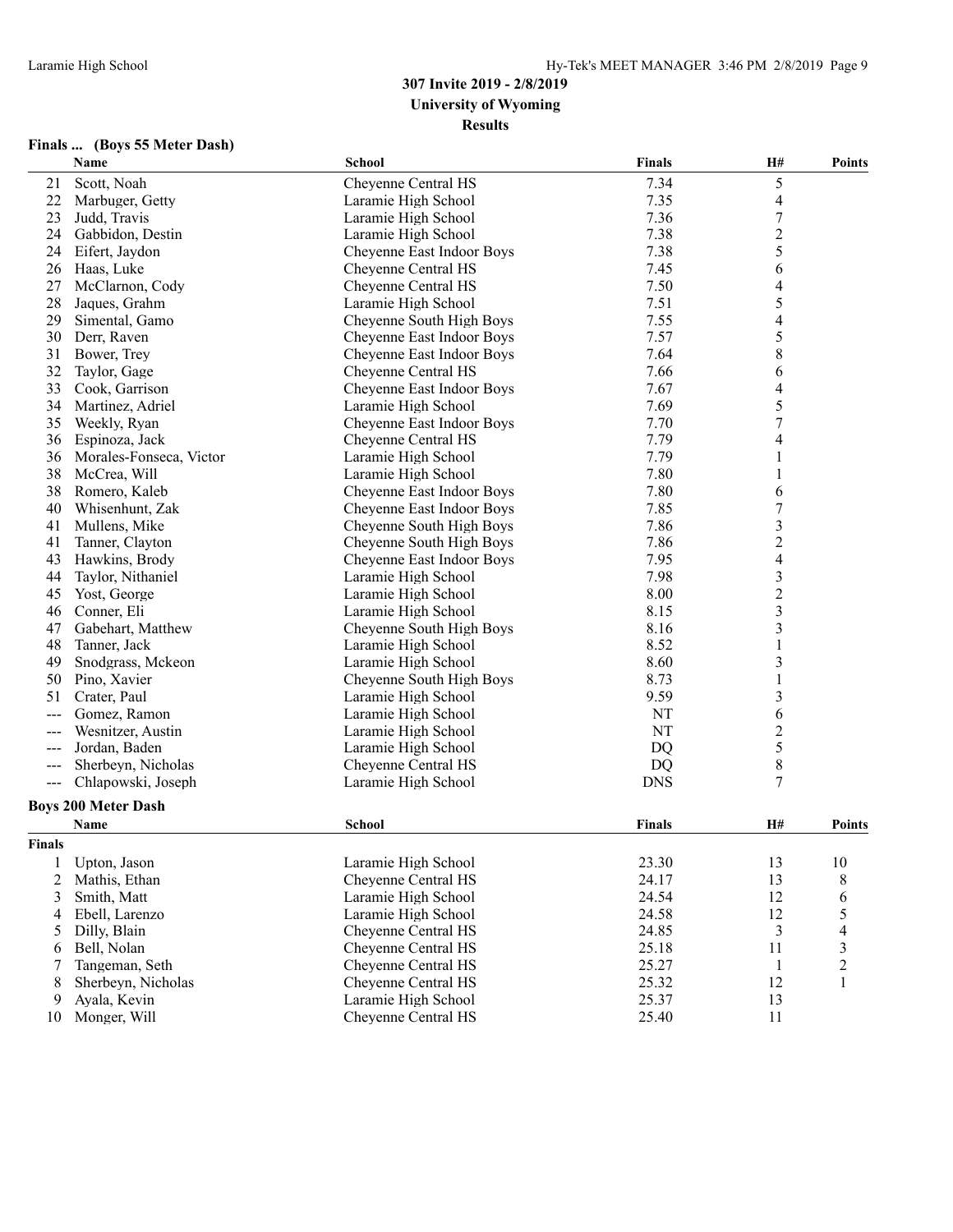#### **Finals ... (Boys 200 Meter Dash)**

|                     | Name                       | <b>School</b>             | <b>Finals</b> | H#                       | <b>Points</b> |
|---------------------|----------------------------|---------------------------|---------------|--------------------------|---------------|
| 11                  | Posten, Brett              | Cheyenne Central HS       | 25.44         | 12                       |               |
| 12                  | Judd, Travis               | Laramie High School       | 25.79         | 9                        |               |
| 13                  | Chlapowski, Joseph         | Laramie High School       | 25.90         | 11                       |               |
| 14                  | Nunn, Colter               | Laramie High School       | 26.02         | 8                        |               |
| 15                  | Hughes, Braeden            | Cheyenne South High Boys  | 26.16         | 10                       |               |
| 16                  | Morris, Aidan              | Laramie High School       | 26.24         | 6                        |               |
| 17                  | Tangeman, David            | Laramie High School       | 26.54         | 8                        |               |
| 18                  | Dahl, Austin               | Laramie High School       | 26.67         | 10                       |               |
| 19                  | Pafford, Tanner            | Cheyenne Central HS       | 26.79         | 9                        |               |
| 20                  | Scott, Noah                | Cheyenne Central HS       | 26.86         | 10                       |               |
| 21                  | Taylor, Gage               | Cheyenne Central HS       | 26.88         | 9                        |               |
| 22                  | Eifert, Jaydon             | Cheyenne East Indoor Boys | 27.29         | 13                       |               |
| 23                  | Marbuger, Getty            | Laramie High School       | 27.36         | $\overline{\mathcal{A}}$ |               |
| 24                  | Hawkins, Brody             | Cheyenne East Indoor Boys | 27.45         | 9                        |               |
| 25                  | Legerski, Aj               | Cheyenne Central HS       | 27.65         | 4                        |               |
| 26                  | Derr, Raven                | Cheyenne East Indoor Boys | 27.68         | 5                        |               |
| 27                  | Hunter, Cody               | Cheyenne Central HS       | 27.72         | 5                        |               |
| 28                  | Yost, George               | Laramie High School       | 27.85         | 5                        |               |
| 29                  | Martinez, Adriel           | Laramie High School       | 27.89         | 4                        |               |
| 30                  | Cook, Garrison             | Cheyenne East Indoor Boys | 28.15         | $\boldsymbol{7}$         |               |
| 31                  | Haas, Luke                 | Cheyenne Central HS       | 28.16         | 6                        |               |
| 32                  | Gomez, Ramon               | Laramie High School       | 28.20         | 8                        |               |
| 33                  | Dollard, Christian         | Cheyenne East Indoor Boys | 28.21         | 7                        |               |
| 34                  | Romero, Kaleb              | Cheyenne East Indoor Boys | 28.32         | 6                        |               |
| 35                  | Bickell, Jaden             | Cheyenne East Indoor Boys | 28.35         | 6                        |               |
| 36                  | Taylor, Nithaniel          | Laramie High School       | 28.45         | 3                        |               |
| 37                  | Newbrough, Cody            | Laramie High School       | 28.52         | 10                       |               |
| 38                  | Weekly, Ryan               | Cheyenne East Indoor Boys | 28.60         | 7                        |               |
| 39                  | Espinoza, Jack             | Cheyenne Central HS       | 28.67         | 5                        |               |
| 40                  | Davis, Orry                | Cheyenne Central HS       | 28.95         | $\,8\,$                  |               |
| 41                  | Morales-Fonseca, Victor    | Laramie High School       | 28.98         | $\overline{c}$           |               |
| 41                  | Mullens, Mike              | Cheyenne South High Boys  | 28.98         | $\overline{c}$           |               |
| 43                  | Gabehart, Matthew          | Cheyenne South High Boys  | 29.72         | 3                        |               |
| 44                  | Tanner, Clayton            | Cheyenne South High Boys  | 31.01         | 1                        |               |
| 45                  | Pino, Xavier               | Cheyenne South High Boys  | 31.97         | 1                        |               |
| $---$               | Gamboa, Woodrow            | Laramie High School       | <b>DNS</b>    | $\overline{\mathbf{3}}$  |               |
| ---                 | Aguliar, Marco             | Cheyenne South High Boys  | <b>DNS</b>    | 11                       |               |
| $\qquad \qquad - -$ | Pera, Alfonso              | Laramie High School       | <b>DNS</b>    | 7                        |               |
| $\qquad \qquad -$   | Spiker, Sam                | Cheyenne Central HS       | <b>DNS</b>    | $\overline{c}$           |               |
|                     | Chamberlain, Ryan          | Laramie High School       | <b>DNS</b>    | 4                        |               |
|                     | <b>Boys 400 Meter Dash</b> |                           |               |                          |               |
|                     | <b>Name</b>                | <b>School</b>             | <b>Finals</b> | H#                       | <b>Points</b> |
| <b>Finals</b>       |                            |                           |               |                          |               |
| 1                   | Vite, Nico                 | Cheyenne Central HS       | 54.11         | 5                        | 10            |
| 2                   | Mathis, Ethan              | Cheyenne Central HS       | 54.63         | 5                        | 8             |
| 3                   | Ebell, Larenzo             | Laramie High School       | 56.51         | 5                        | 6             |
| 4                   | Aguliar, Marco             | Cheyenne South High Boys  | 57.53         | 4                        | 5             |
| 5                   | Dahl, Austin               | Laramie High School       | 57.79         | 5                        | 4             |
|                     | Vasquez, Kellan            | Laramie High School       | 58.09         | 3                        | 3             |
| 6                   |                            |                           |               |                          |               |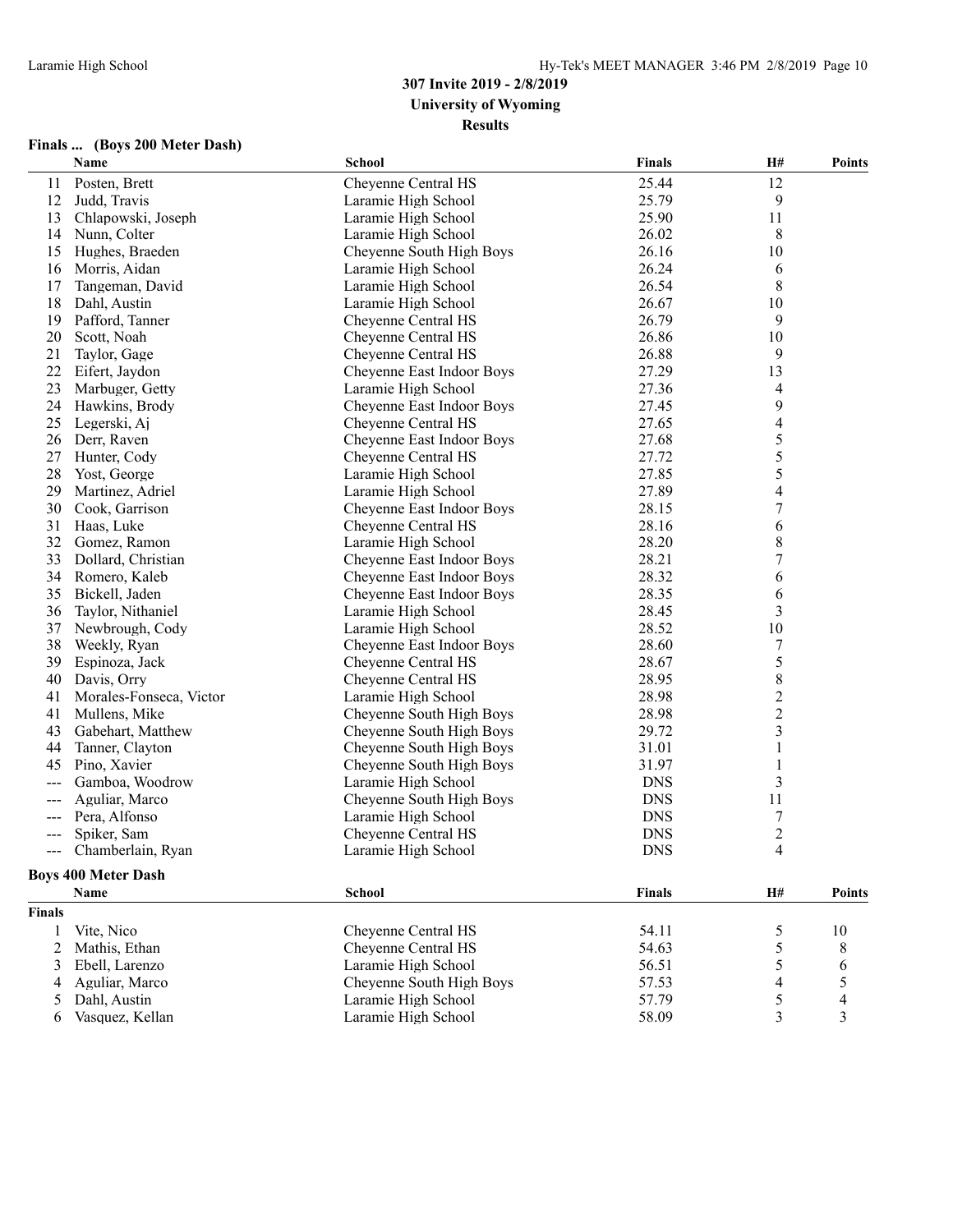| Finals  (Boys 400 Meter Dash) |  |
|-------------------------------|--|
|-------------------------------|--|

|                | Name                       | <b>School</b>             | <b>Finals</b> | H#                      | <b>Points</b>            |
|----------------|----------------------------|---------------------------|---------------|-------------------------|--------------------------|
| 7              | Morales, Daniel            | Laramie High School       | 59.87         | 1                       | $\overline{c}$           |
| 8              | Giroux, Jason              | Cheyenne South High Boys  | 1:00.57       | $\mathfrak{Z}$          | 1                        |
| 9              | Taylor, Gage               | Cheyenne Central HS       | 1:00.91       | $\sqrt{2}$              |                          |
| 10             | Krueger, Collin            | Laramie High School       | 1:01.58       | 3                       |                          |
| 11             | Tangeman, David            | Laramie High School       | 1:01.99       | $\overline{\mathbf{4}}$ |                          |
| 12             | Chamberlain, Ryan          | Laramie High School       | 1:02.28       | $\overline{c}$          |                          |
| 13             | Simental, Gamo             | Cheyenne South High Boys  | 1:02.55       | $\overline{c}$          |                          |
| 14             | Alexander, Sam             | Laramie High School       | 1:02.94       | 1                       |                          |
| 15             | McCrea, Will               | Laramie High School       | 1:03.34       | 3                       |                          |
| 16             | Newbrough, Cody            | Laramie High School       | 1:03.73       | $\overline{4}$          |                          |
| 17             | Schutterle, Dylan          | Laramie High School       | 1:04.05       | $\overline{c}$          |                          |
| 18             | Lam, Riley                 | Laramie High School       | 1:06.51       | $\mathbf{1}$            |                          |
| ---            | Bickell, Jaden             | Cheyenne East Indoor Boys | <b>DNS</b>    | 4                       |                          |
| $\frac{1}{2}$  | Teeples, Dallin            | Cheyenne Central HS       | <b>DNS</b>    | 1                       |                          |
|                | <b>Boys 800 Meter Run</b>  |                           |               |                         |                          |
|                | Name                       | <b>School</b>             | <b>Finals</b> | H#                      | <b>Points</b>            |
| <b>Finals</b>  |                            |                           |               |                         |                          |
|                | Swingholm, Mason           | Laramie High School       | 2:10.02       | $\overline{c}$          | 10                       |
| $\overline{c}$ | Tangeman, Jordan           | Laramie High School       | 2:15.91       | $\overline{c}$          | $8\,$                    |
| 3              | Mowery, Ethan              | Cheyenne South High Boys  | 2:17.02       | $\sqrt{2}$              | 6                        |
| 4              | Rief, Jeremy               | Cheyenne East Indoor Boys | 2:18.79       | $\overline{c}$          | 5                        |
| 5              | Fuller, Kyland             | Cheyenne Central HS       | 2:21.57       | $\sqrt{2}$              | $\overline{\mathcal{A}}$ |
| 6              | Gissendanner, Kaleb        | Cheyenne South High Boys  | 2:27.92       | $\overline{2}$          | $\mathfrak{Z}$           |
| 7              | Morales, Daniel            | Laramie High School       | 2:30.12       | 1                       | $\mathbf{2}$             |
| 8              | Henry, Kent                | Laramie High School       | 2:31.16       | $\boldsymbol{2}$        | $\mathbf{1}$             |
| 9              | Sell, Carter               | Laramie High School       | 2:31.21       | $\mathbf{1}$            |                          |
| 10             | Burch, Curtis              | Cheyenne East Indoor Boys | 2:32.99       | 1                       |                          |
| 11             | Opsal, Logan               | Cheyenne East Indoor Boys | 2:35.16       | 1                       |                          |
| 12             | Alexander, Sam             | Laramie High School       | 2:35.45       | 1                       |                          |
| 13             | Holzhausen, Riley          | Cheyenne South High Boys  | 2:36.74       | 1                       |                          |
| 14             | Schutterle, Dylan          | Laramie High School       | 2:41.81       | 1                       |                          |
| 15             | Valentine, Mason           | Cheyenne South High Boys  | 2:42.77       | 1                       |                          |
| 16             | Parks, Connor              | Cheyenne East Indoor Boys | 2:43.80       | 1                       |                          |
| 17             | Olson, Jacob               | Cheyenne East Indoor Boys | 2:44.00       |                         |                          |
| 18             | Hartsky, Saxton            | Laramie High School       | 2:48.99       | 2                       |                          |
| ---            | Vialpando, Aaron           | Laramie High School       | <b>DNS</b>    | $\mathbf{1}$            |                          |
| ---            | Randolph, Timothy          | Cheyenne Central HS       | <b>DNS</b>    | 1                       |                          |
| $--$           | Wise, Owen                 | Cheyenne East Indoor Boys | <b>DNS</b>    |                         |                          |
| ---            | Peden, Steve               | Laramie High School       | <b>DNS</b>    | $\boldsymbol{2}$        |                          |
|                | McCrea, Will               | Laramie High School       | <b>DNS</b>    | $\boldsymbol{2}$        |                          |
|                | <b>Boys 1600 Meter Run</b> |                           |               |                         |                          |
|                | Name                       | <b>School</b>             | <b>Finals</b> | H#                      | <b>Points</b>            |
| <b>Finals</b>  |                            |                           |               |                         |                          |
|                | Swingholm, Mason           | Laramie High School       | 4:51.92       | 2                       | 10                       |
| 2              | Rief, Jeremy               | Cheyenne East Indoor Boys | 4:54.66       | $\overline{c}$          | 8                        |
| 3              | Henry, Kent                | Laramie High School       | 5:08.66       | $\overline{c}$          | 6                        |
| 4              | Krueger, Collin            | Laramie High School       | 5:22.56       | $\overline{c}$          | 5                        |
| 5              | King, Russell              | Laramie High School       | 5:27.57       | $\overline{2}$          | $\overline{4}$           |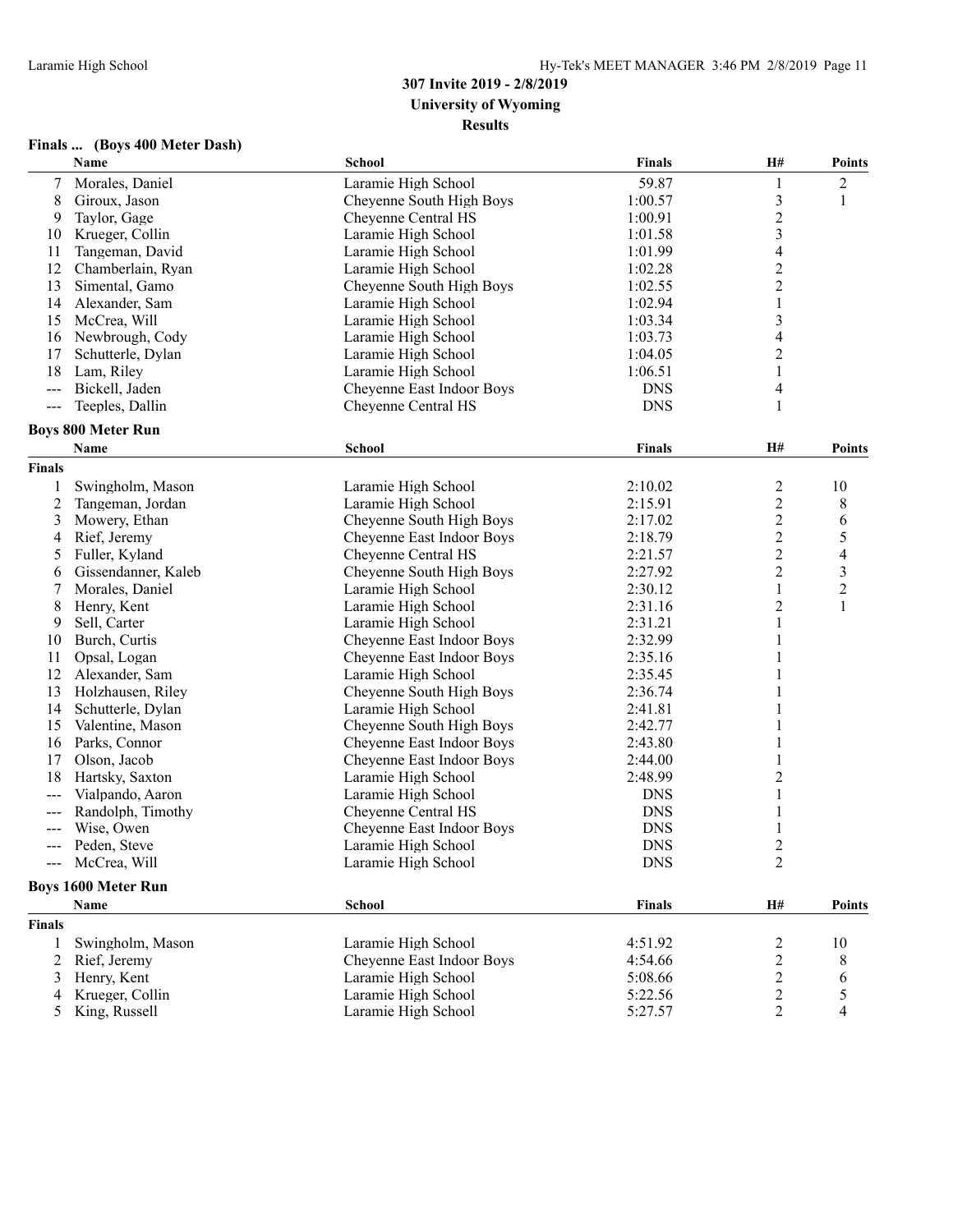|  | Finals  (Boys 1600 Meter Run) |
|--|-------------------------------|
|--|-------------------------------|

|               | 1 mais  (Doys 1000 meter Kun) |                            |                      |                 |                       |                          |
|---------------|-------------------------------|----------------------------|----------------------|-----------------|-----------------------|--------------------------|
|               | Name                          | <b>School</b>              |                      | <b>Finals</b>   | H#                    | <b>Points</b>            |
| 6             | Sell, Carter                  | Laramie High School        |                      | 5:29.39         | $\overline{c}$        | $\mathfrak{Z}$           |
| 7             | Hartsky, Saxton               | Laramie High School        |                      | 5:44.66         | $\overline{2}$        | $\mathbf{2}$             |
| 8             | Burch, Curtis                 | Cheyenne East Indoor Boys  |                      | 5:48.40         | 1                     | 1                        |
| 9             | Opsal, Logan                  | Cheyenne East Indoor Boys  |                      | 5:49.33         | 1                     |                          |
| 10            | Parks, Connor                 | Cheyenne East Indoor Boys  |                      | 5:52.35         | 1                     |                          |
| 11            | Olson, Jacob                  | Cheyenne East Indoor Boys  |                      | 5:52.47         | 1                     |                          |
| 12            | Lam, Riley                    | Laramie High School        |                      | 5:52.84         | 1                     |                          |
| 13            | Valentine, Mason              | Cheyenne South High Boys   |                      | 5:56.91         | $\overline{c}$        |                          |
| 14            | Bustos, Julian                | Cheyenne South High Boys   |                      | 6:06.17         | 1                     |                          |
| ---           | Vialpando, Aaron              | Laramie High School        |                      | <b>DNS</b>      | 1                     |                          |
| ---           | Wise, Owen                    | Cheyenne East Indoor Boys  |                      | <b>DNS</b>      | 1                     |                          |
| $--$          | Morales, Daniel               | Laramie High School        |                      | <b>DNS</b>      | $\mathbf{1}$          |                          |
|               | <b>Boys 55 Meter Hurdles</b>  |                            |                      |                 |                       |                          |
|               | Name                          | <b>School</b>              |                      | <b>Finals</b>   |                       | <b>Points</b>            |
| <b>Finals</b> |                               |                            |                      |                 |                       |                          |
|               | Danso, Jefferson              | Cheyenne East Indoor Boys  |                      | 8.26            |                       | 10                       |
| 1             |                               | <b>Cheyenne Central HS</b> |                      | 8.28            |                       |                          |
| 2             | Pafford, Tanner               |                            |                      |                 |                       | 8                        |
| 3             | Pera, Alfonso                 | Laramie High School        |                      | 9.56            |                       | 6                        |
| 4             | McClarnon, Cody               | <b>Cheyenne Central HS</b> |                      | 9.62            |                       | $\sqrt{5}$               |
| 5             | Bickell, Jaden                | Cheyenne East Indoor Boys  |                      | 9.69            |                       | $\overline{\mathcal{A}}$ |
| 6             | Yost, George                  | Laramie High School        |                      | 10.87           |                       | 3                        |
|               | <b>Boys 4x200 Meter Relay</b> |                            |                      |                 |                       |                          |
|               | <b>Team</b>                   | <b>Relay</b>               |                      | <b>Finals</b>   | H#                    | <b>Points</b>            |
| <b>Finals</b> |                               |                            |                      |                 |                       |                          |
| 1             | Laramie High School           | A                          |                      | 1:39.42         | 2                     | 10                       |
|               | 1) Ayala, Kevin               | 2) Ebell, Larenzo          | 3) Smith, Matt       |                 | 4) Chlapowski, Joseph |                          |
| 2             | Cheyenne East Indoor Boys     | A                          |                      | 1:40.97         | 2                     | 8                        |
|               | 1) Garcia, Ian                | 2) Pippin, Sean            | 3) Sheets, Jacee     |                 | 4) Lamm, Haden        |                          |
| 3             | Laramie High School           | $\mathcal{C}$              |                      | 1:44.84         | 1                     | 6                        |
|               | 1) Jaques, Grahm              | 2) Nunn, Colter            | 3) Gomez, Ramon      |                 | 4) Tangeman, David    |                          |
|               | 4 Laramie High School         | B                          |                      | 1:45.84         | 2                     | 5                        |
|               | 1) Swingholm, Mason           | 2) Lyford, Derk            | 3) Tangeman, Jordan  | 4) Peden, Steve |                       |                          |
|               | Laramie High School           | D                          |                      | 1:46.87         | 1                     |                          |
| 5             | 1) Chamberlain, Ryan          | 2) Gamboa, Woodrow         |                      |                 |                       | 4                        |
|               |                               |                            | 3) Jordan, Baden     |                 | 4) Vasquez, Kellan    |                          |
| 6             | Cheyenne East Indoor Boys     | B                          |                      | 1:51.41         | 2                     | 3                        |
|               | 1) Cook, Garrison             | 2) Derr, Raven             | 3) Weekly, Ryan      |                 | 4) Romero, Kaleb      |                          |
|               | <b>Boys 4x400 Meter Relay</b> |                            |                      |                 |                       |                          |
|               | <b>Team</b>                   | <b>Relay</b>               |                      | <b>Finals</b>   | H#                    | <b>Points</b>            |
| <b>Finals</b> |                               |                            |                      |                 |                       |                          |
| 1             | Cheyenne Central HS           | A                          |                      | 3:45.75         | $\overline{c}$        | 10                       |
| 2             | Laramie High School           | $\mathcal{C}$              |                      | 3:53.14         | 1                     | 8                        |
|               | 1) Swingholm, Mason           | 2) Tangeman, Jordan        | 3) Lyford, Derk      | 4) Dahl, Austin |                       |                          |
| 3             | Cheyenne East Indoor Boys     | A                          |                      | 4:11.26         | $\overline{2}$        | 6                        |
|               | 1) Jacobson, Tanner           | 2) Eifert, Jaydon          | 3) Hawkins, Brody    |                 | 4) Weekly, Ryan       |                          |
|               | 4 Laramie High School         | B                          |                      | 4:16.04         | 1                     | 5                        |
|               | 1) Laird, Josh                | 2) Martinez, Adriel        | 3) Jordan, Baden     | 4) Nunn, Colter |                       |                          |
| $---$         | Cheyenne Central HS           | $\boldsymbol{B}$           |                      | <b>DNS</b>      | 2                     |                          |
|               | Laramie High School           | $\mathbf{A}$               |                      | <b>DNS</b>      | $\overline{c}$        |                          |
| ---           | 1) Gamboa, Woodrow            | 2) Vasquez, Kellan         | 3) Chamberlain, Ryan |                 |                       |                          |
|               |                               |                            |                      |                 |                       |                          |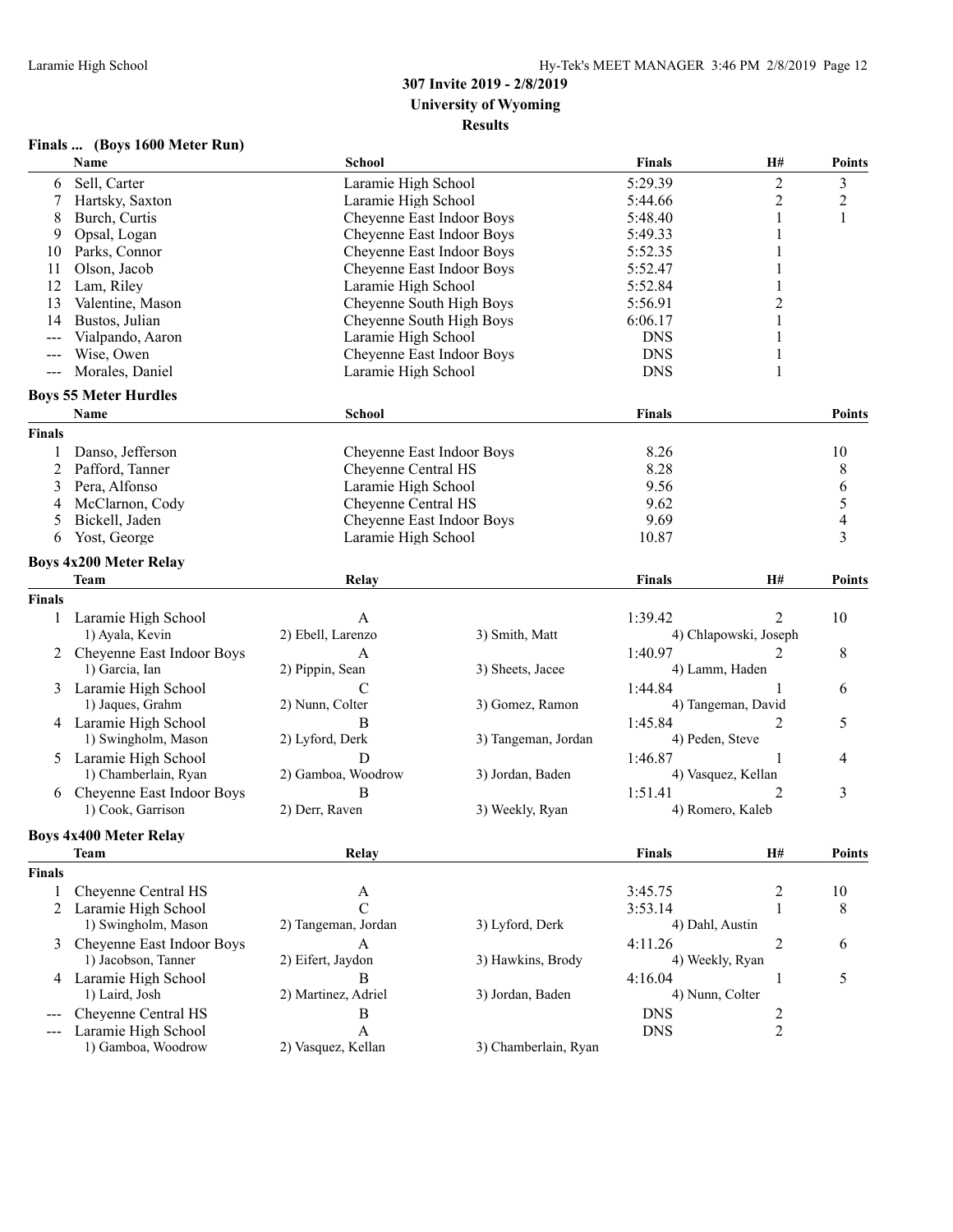# **307 Invite 2019 - 2/8/2019**

**University of Wyoming**

#### **Results**

|               | <b>Boys 4x800 Meter Relay</b>  |                            |                     |                               |                      |                  |
|---------------|--------------------------------|----------------------------|---------------------|-------------------------------|----------------------|------------------|
|               | <b>Team</b>                    | Relay                      |                     | <b>Finals</b>                 |                      | <b>Points</b>    |
| <b>Finals</b> |                                |                            |                     |                               |                      |                  |
| 1             | Laramie High School            | A                          |                     | 9:36.81                       |                      | 10               |
|               | 1) Krueger, Collin             | 2) McCrea, Will            | 3) King, Russell    | 4) Lam, Riley                 |                      |                  |
|               | Cheyenne South High Boys       | A                          |                     | 10:01.18                      |                      | 8                |
|               | 1) Gissendanner, Kaleb         | 2) Giroux, Jason           | 3) Valentine, Mason |                               | 4) Holzhausen, Riley |                  |
|               |                                |                            |                     |                               |                      |                  |
|               | <b>Boys 1600 Sprint Medley</b> |                            |                     | <b>Finals</b>                 |                      | <b>Points</b>    |
|               | Team                           | Relay                      |                     |                               |                      |                  |
| <b>Finals</b> |                                |                            |                     |                               |                      |                  |
| 1             | Laramie High School            | A                          |                     | 3:59.93                       |                      | 10               |
|               | 1) Ayala, Kevin                | 2) Tangeman, Jordan        | 3) Lyford, Derk     |                               |                      |                  |
|               | 2 Cheyenne South High Boys     | A                          |                     | 4:08.34                       |                      | 8                |
|               | 1) Hughes, Braeden             | 2) Simental, Gamo          | 3) Aguliar, Marco   |                               | 4) Mowery, Ethan     |                  |
| 3             | Laramie High School            | B                          |                     | 4:20.30<br>4) Morales, Daniel |                      | 6                |
|               | 1) Schutterle, Dylan           | 2) Pera, Alfonso           | 3) Marbuger, Getty  |                               |                      |                  |
|               | <b>Boys High Jump</b>          |                            |                     |                               |                      |                  |
|               | Name                           | <b>School</b>              |                     | <b>Finals</b>                 |                      | <b>Points</b>    |
| <b>Finals</b> |                                |                            |                     |                               |                      |                  |
| 1             | Davis, Orry                    | Cheyenne Central HS        |                     | $5 - 09.00$                   |                      | 10               |
| 2             | Brown, Isaac                   | Cheyenne Central HS        |                     | $5-04.00$                     | 1                    | 6.33             |
| 2             | Hastings, Anton                | Cheyenne East Indoor Boys  |                     | 5-04.00                       | 1                    | 6.33             |
| 2             | Bell, Nolan                    | Cheyenne Central HS        |                     | $5-04.00$                     | 1                    | 6.33             |
| 5             | Morris, Aidan                  | Laramie High School        |                     | $5 - 02.00$                   | 1                    | 3.50             |
| 5             | Scott, Noah                    | Cheyenne Central HS        |                     | $5 - 02.00$                   | 1                    | 3.50             |
|               | McClarnon, Cody                | Cheyenne Central HS        |                     | $5 - 00.00$                   |                      | 1.50             |
|               | Gallon, Aden                   | Cheyenne Central HS        |                     | $5 - 00.00$                   | 2                    | 1.50             |
| ---           | Gamboa, Woodrow                | Laramie High School        |                     | NH                            | 1                    |                  |
| ---           | Jacobson, Tanner               | Cheyenne East Indoor Boys  |                     | NH                            | 1                    |                  |
|               | <b>Boys Pole Vault</b>         |                            |                     |                               |                      |                  |
|               | Name                           | <b>School</b>              |                     | <b>Finals</b>                 |                      | <b>Points</b>    |
| <b>Finals</b> |                                |                            |                     |                               |                      |                  |
| 1             | Morris, Aidan                  | Laramie High School        |                     | 11-09.00                      |                      | 10               |
| 2             | Hunter, Cody                   | Cheyenne Central HS        |                     | 11-03.00                      |                      | 7                |
| 2             | Zastoupil, Nathan              | Cheyenne East Indoor Boys  |                     | 11-03.00                      |                      | $\boldsymbol{7}$ |
| 4             | Hastings, Anton                | Cheyenne East Indoor Boys  |                     | 10-09.00                      |                      | 5                |
| 5             | Jaques, Grahm                  | Laramie High School        |                     | $9 - 09.00$                   |                      | 3.50             |
| 5             | Bickell, Jaden                 | Cheyenne East Indoor Boys  |                     | 9-09.00                       |                      | 3.50             |
| 7             | Espinoza, Jack                 | Cheyenne Central HS        |                     | 8-03.00                       |                      | 1.50             |
|               | Legerski, Aj                   | Cheyenne Central HS        |                     | 8-03.00                       |                      | 1.50             |
|               | Whisenhunt, Zak                | Cheyenne East Indoor Boys  |                     | NH                            |                      |                  |
|               | Garland, Christian             | <b>Cheyenne Central HS</b> |                     | $\rm NH$                      |                      |                  |
|               | Eifert, Jaydon                 | Cheyenne East Indoor Boys  |                     | $\rm NH$                      |                      |                  |
| $--$          | Dollard, Christian             | Cheyenne East Indoor Boys  |                     | $\rm NH$                      |                      |                  |
|               | <b>Boys Long Jump</b>          |                            |                     |                               |                      |                  |
|               | Name                           | School                     |                     | <b>Finals</b>                 |                      | Points           |
| <b>Finals</b> |                                |                            |                     |                               |                      |                  |
| 1             | Upton, Jason                   | Laramie High School        |                     | 22-00.50                      | 3                    | 10               |
| 2             | Smith, Matt                    | Laramie High School        |                     | 21-09.00                      | 3                    | 8                |
|               |                                |                            |                     |                               |                      |                  |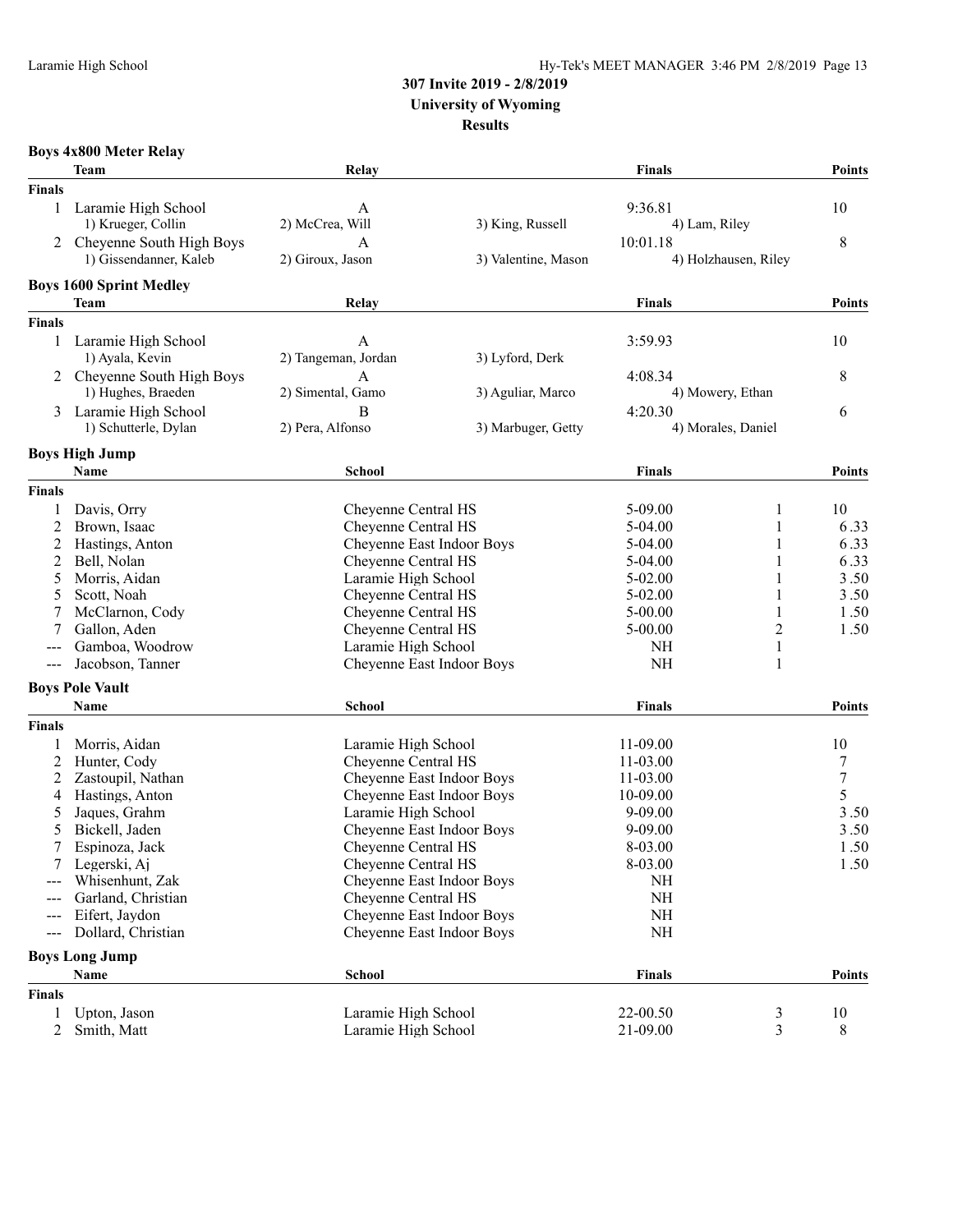#### **Finals ... (Boys Long Jump)**

|                | Name                    | <b>School</b>              | <b>Finals</b>  |                         | <b>Points</b>  |
|----------------|-------------------------|----------------------------|----------------|-------------------------|----------------|
| 3              | Merritt, Dakota         | Cheyenne East Indoor Boys  | 21-03.00       | $\mathfrak{Z}$          | 6              |
| 4              | Lamm, Haden             | Cheyenne East Indoor Boys  | 19-06.50       | $\mathfrak{Z}$          | 5              |
| 5              | Danso, Jefferson        | Cheyenne East Indoor Boys  | 19-03.50       | $\mathfrak{Z}$          | 4              |
| 6              | Judd, Travis            | Laramie High School        | 19-03.00       | $\mathfrak{Z}$          | 3              |
|                | Gallon, Aden            | Cheyenne Central HS        | 17-11.50       | $\overline{\mathbf{3}}$ | $\overline{c}$ |
| 8              | Dahl, Austin            | Laramie High School        | 17-10.25       | $\overline{c}$          | $\mathbf{1}$   |
| 9              | Pera, Alfonso           | Laramie High School        | 17-06.50       | $\overline{c}$          |                |
| 10             | Hughes, Braeden         | Cheyenne South High Boys   | 17-01.00       | $\boldsymbol{2}$        |                |
| 11             | Garland, Christian      | Cheyenne Central HS        | 16-09.50       | 1                       |                |
| 12             | Fuller, Kyland          | Cheyenne Central HS        | 16-07.50       | 1                       |                |
| 13             | Yost, George            | Laramie High School        | 16-05.25       | $\overline{c}$          |                |
| 14             | Jaques, Grahm           | Laramie High School        | 16-00.50       | $\overline{c}$          |                |
| 15             | Teeples, Dallin         | Cheyenne Central HS        | 15-08.50       | $\mathbf{1}$            |                |
| 16             | McClarnon, Cody         | Cheyenne Central HS        | 15-04.50       | $\overline{c}$          |                |
| 17             | Taylor, Nithaniel       | Laramie High School        | 14-10.50       | 1                       |                |
| 18             | Hawkins, Brody          | Cheyenne East Indoor Boys  | 14-09.50       |                         |                |
| 18             | Alexander, Sam          | Laramie High School        | 14-09.50       | 1                       |                |
| 20             | Cook, Garrison          | Cheyenne East Indoor Boys  | 11-06.50       | 1                       |                |
| ---            | Newbrough, Cody         | Laramie High School        | ND             | $\overline{2}$          |                |
| $---$          | Gomez, Ramon            | Laramie High School        | ND             | $\boldsymbol{2}$        |                |
| $---$          | Snodgrass, Mckeon       | Laramie High School        | ND             | $\mathbf{1}$            |                |
|                | <b>Boys Triple Jump</b> |                            |                |                         |                |
|                |                         |                            |                |                         |                |
|                | Name                    | <b>School</b>              | <b>Finals</b>  |                         | Points         |
| <b>Finals</b>  |                         |                            |                |                         |                |
| 1              | Smith, Matt             | Laramie High School        | 43-01.00       |                         | 10             |
| $\overline{c}$ | Upton, Jason            | Laramie High School        | 42-10.00       |                         | 8              |
| 3              | Dilly, Blain            | Cheyenne Central HS        | 41-00.00       |                         | 6              |
| 4              | Lamm, Haden             | Cheyenne East Indoor Boys  | 40-03.50       |                         | 5              |
| 5              | Gallon, Aden            | Cheyenne Central HS        | 39-06.75       |                         | 4              |
| 6              | Judd, Travis            | Laramie High School        | 39-04.25       |                         | 3              |
| 7              | Chlapowski, Joseph      | Laramie High School        | 37-11.00       |                         | $\overline{c}$ |
| 8              | Marbuger, Getty         | Laramie High School        | 34-11.50       |                         | 1              |
| 9              | Taylor, Nithaniel       | Laramie High School        | 32-06.25       |                         |                |
| 10             | Teeples, Dallin         | <b>Cheyenne Central HS</b> | 31-08.25       |                         |                |
| $--$           | Lam, Riley              | Laramie High School        | <b>ND</b>      |                         |                |
| $---$          | Spiker, Sam             | Cheyenne Central HS        | ND             |                         |                |
|                | <b>Boys Shot Put</b>    |                            |                |                         |                |
|                | Name                    | <b>School</b>              | <b>Prelims</b> |                         |                |
| Preliminaries  |                         |                            |                |                         |                |
| 1              | Harris, Corbin          | Cheyenne Central HS        | 49-08.50 q     | 4                       |                |
| 2              | Woodruff, Nathaniel     | <b>Cheyenne Central HS</b> | 49-03.50 q     | 4                       |                |
| 3              | Bullock, Tanner         | Cheyenne Central HS        | 48-08.50 q     | 4                       |                |
| 4              | Cash, Riley             | Cheyenne Central HS        | 48-02.50 q     | 4                       |                |
| 5              | Uglow, Scott            | Cheyenne East Indoor Boys  | 46-06.00 $q$   | 4                       |                |
| 6              | Bower, Trey             | Cheyenne East Indoor Boys  | 41-00.00 q     | 4                       |                |
| 7              | Freeman, Taigen         | Cheyenne East Indoor Boys  | 40-10.00 $q$   | 4                       |                |
| 8              | Valerio, Zach           | Cheyenne East Indoor Boys  | $39-07.50$ q   | 3                       |                |
| 9              | Millin, Matt            | Cheyenne Central HS        | 39-03.50 q     | 3                       |                |
|                |                         |                            |                |                         |                |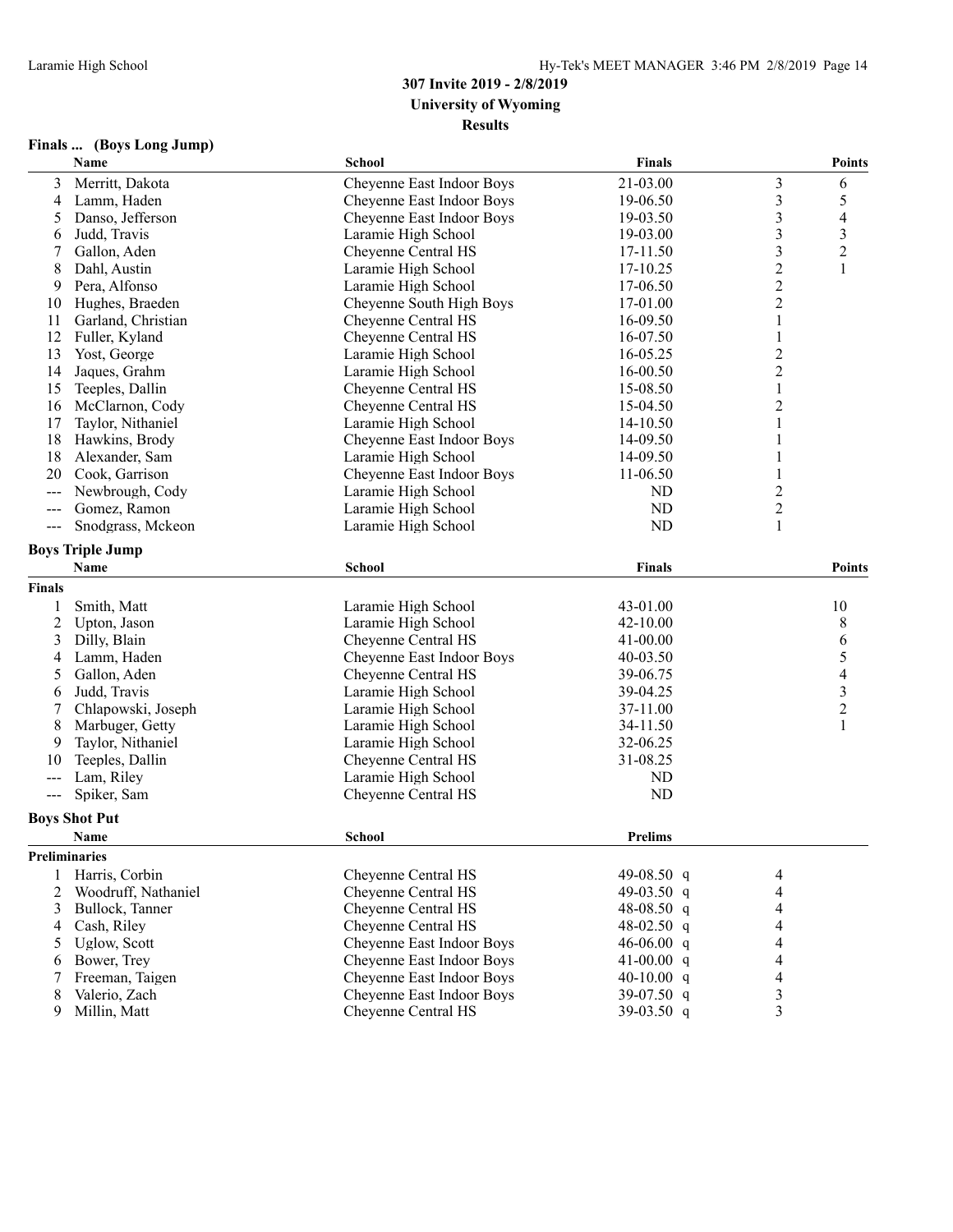### **Preliminaries ... (Boys Shot Put)**

|       | Name                | <b>School</b>             | <b>Prelims</b> |                |
|-------|---------------------|---------------------------|----------------|----------------|
| 10    | Lamm, Nathan        | Cheyenne East Indoor Boys | 38-11.50       | 3              |
| 11    | Davis, Dagan        | Cheyenne Central HS       | 37-08.00       | $\mathfrak{Z}$ |
| 12    | Arambula, Christian | Cheyenne East Indoor Boys | 36-10.50       | $\overline{c}$ |
| 13    | Weese, David        | Cheyenne Central HS       | 36-10.00       | 3              |
| 14    | Packard, Jace       | Cheyenne South High Boys  | 35-07.50       | 3              |
| 15    | Wesnitzer, Austin   | Laramie High School       | 35-03.50       | 3              |
| 16    | Whisenhunt, Zak     | Cheyenne East Indoor Boys | 34-04.25       | $\overline{c}$ |
| 17    | Corbin, Desmand     | Cheyenne East Indoor Boys | 33-08.50       | $\overline{c}$ |
| 18    | Davis, Joseph       | Cheyenne Central HS       | 32-10.50       |                |
| 19    | Tanner, Jack        | Laramie High School       | 32-02.50       |                |
| 20    | Crater, Paul        | Laramie High School       | 31-08.50       | 2              |
| 21    | Collins, Eli        | Cheyenne East Indoor Boys | 30-03.25       |                |
| 22    | Griffin, Ethan      | Cheyenne South High Boys  | 30-01.00       | $\overline{c}$ |
| 23    | Mullens, Mike       | Cheyenne South High Boys  | 29-02.00       |                |
| 24    | Snodgrass, Mckeon   | Laramie High School       | 28-02.00       | $\overline{c}$ |
| 25    | Conner, Eli         | Laramie High School       | 28-01.50       | $\overline{c}$ |
| 26    | DaHill, Spencer     | Cheyenne East Indoor Boys | 26-03.00       |                |
| 27    | Newman, Mason       | Cheyenne Central HS       | 25-03.00       | 2              |
| 28    | Gabehart, Matthew   | Cheyenne South High Boys  | 25-02.50       |                |
| 29    | Quinlivan, Lars     | Cheyenne South High Boys  | 22-02.50       |                |
| 30    | Pino, Xavier        | Cheyenne South High Boys  | 17-10.00       |                |
| $---$ | Alonzo, Rayden      | Cheyenne Central HS       | ND             | 2              |
| $---$ | Zastoupil, Eric     | Cheyenne East Indoor Boys | ND             | 4              |
| $---$ | Burns, L.J.         | Cheyenne East Indoor Boys | ND             | 3              |
| ---   | Turpin, Damien      | Cheyenne East Indoor Boys | ND             |                |

### **Boys Shot Put**

|               | Name                 | <b>School</b>             | <b>Prelims</b> | <b>Finals</b> | <b>Points</b>  |
|---------------|----------------------|---------------------------|----------------|---------------|----------------|
| <b>Finals</b> |                      |                           |                |               |                |
|               | Bullock, Tanner      | Cheyenne Central HS       | 48-08.50       | 50-01.00      | 10             |
|               | Harris, Corbin       | Cheyenne Central HS       | 49-08.50       | 49-10.50      | 8              |
| 3             | Woodruff, Nathaniel  | Cheyenne Central HS       | 49-03.50       | 49-03.50      | 6              |
| 4             | Cash, Riley          | Cheyenne Central HS       | 48-02.50       | 48-10.50      | 5              |
| 5             | Uglow, Scott         | Cheyenne East Indoor Boys | 46-06.00       | 48-02.00      | 4              |
| 6             | Freeman, Taigen      | Cheyenne East Indoor Boys | $40-10.00$     | 41-07.25      | 3              |
|               | Bower, Trey          | Cheyenne East Indoor Boys | 41-00.00       | $41 - 00.00$  | $\overline{c}$ |
| 8             | Valerio, Zach        | Cheyenne East Indoor Boys | 39-07.50       | 40-03.50      |                |
| 9             | Millin, Matt         | Cheyenne Central HS       | 39-03.50       | 39-06.50      |                |
|               | <b>Preliminaries</b> |                           |                |               |                |
| 10            | Lamm, Nathan         | Cheyenne East Indoor Boys | 38-11.50       |               |                |
| 11            | Davis, Dagan         | Cheyenne Central HS       | 37-08.00       |               |                |
| 12            | Arambula, Christian  | Cheyenne East Indoor Boys | 36-10.50       |               |                |
| 13            | Weese, David         | Cheyenne Central HS       | 36-10.00       |               |                |
| 14            | Packard, Jace        | Cheyenne South High Boys  | 35-07.50       |               |                |
| 15            | Wesnitzer, Austin    | Laramie High School       | 35-03.50       |               |                |
| 16            | Whisenhunt, Zak      | Cheyenne East Indoor Boys | 34-04.25       |               |                |
| 17            | Corbin, Desmand      | Cheyenne East Indoor Boys | 33-08.50       |               |                |
| 18            | Davis, Joseph        | Cheyenne Central HS       | 32-10.50       |               |                |
| 19            | Tanner, Jack         | Laramie High School       | 32-02.50       |               |                |
| 20            | Crater, Paul         | Laramie High School       | 31-08.50       |               |                |